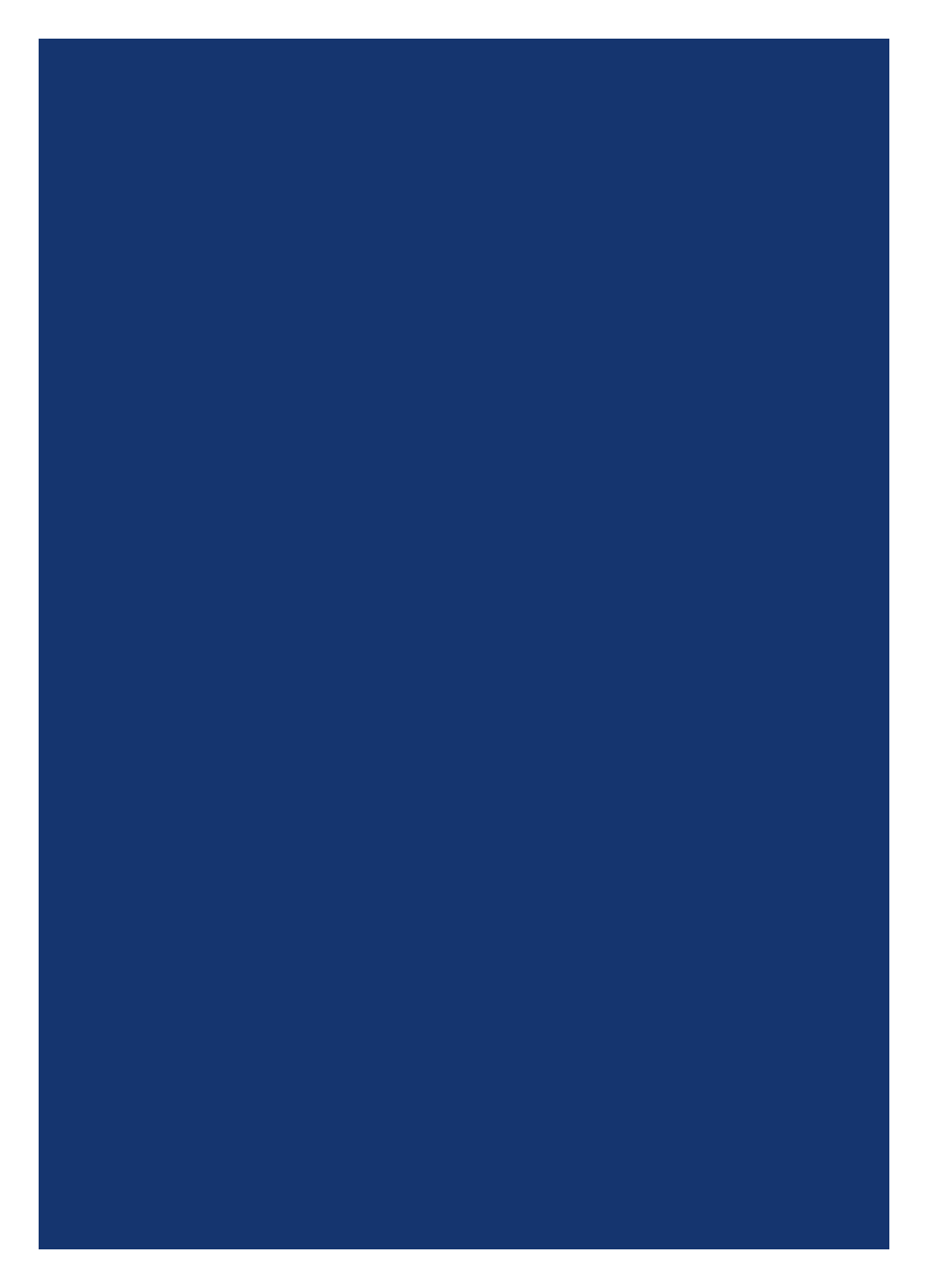# **CONTENTS**

| <b>Directors' Report</b>                                                        | 5  |
|---------------------------------------------------------------------------------|----|
| Introduction                                                                    | 5  |
| <b>Significant events</b>                                                       | 5  |
| Nine-month sales performance                                                    | 8  |
| Third-quarter sales performance                                                 | 13 |
| <b>Consolidated financial statements</b>                                        | 14 |
| <b>Preparation criteria</b>                                                     | 14 |
| Consolidated profit and loss account for the period 1 January-30 September 2003 | 15 |
| Third-quarter consolidated profit and loss account                              | 19 |
| Net financial position                                                          | 20 |
| <b>Subsequent events</b>                                                        | 21 |
| <b>Outlook</b>                                                                  | 21 |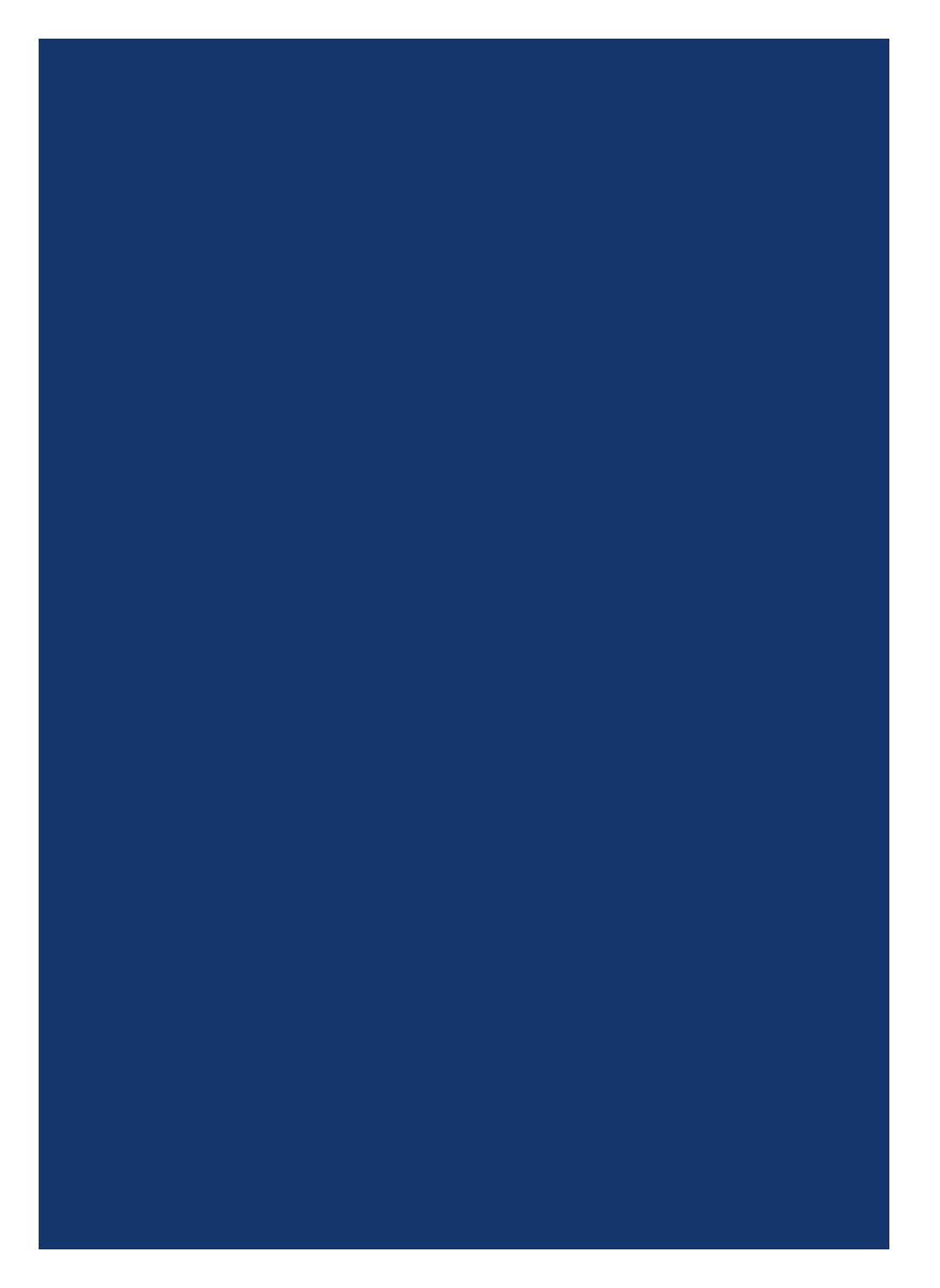## **INTRODUCTION**

The Campari Group's sales and financial performance for the first nine months of 2003 shows highly satisfactory levels of growth, despite the substantial impact of the Euro's rise against the US dollar and the Brazilian real on the consolidated profit and loss account.

The table below shows the key consolidated profit and loss figures for the first nine months of this year and a comparison with the same 2002 period, at average actual exchange rates and constant exchange rates.

|                                          |       | nine-month figures to 30 September | % change at |                             |
|------------------------------------------|-------|------------------------------------|-------------|-----------------------------|
| $\epsilon$ million                       | 2003  | 2002                               | % change    | constant exchange rates (1) |
|                                          |       |                                    |             |                             |
| Sales net of discounts and excise duties | 505.7 | 457.3                              | 10.6%       | 17.1%                       |
| <b>EBITDA</b>                            | 118.7 | 111.7                              | 6.2%        | 12.4%                       |
| <b>EBITA</b>                             | 106.4 | 100.2                              | 6.3%        | 12.5%                       |
| <b>EBIT</b>                              | 85.5  | 79.4                               | 7.8%        | 15.6%                       |
| Profit before tax and minority interests | 114.1 | 77.2                               | 47.8%       | 54.6%                       |
| Group profit before tax                  | 102.1 | 66.0                               | 53.8%       | 58.2%                       |

(1) To provide a meaningful comparison, amounts in currencies other than Euro for the first nine months of 2003 have been converted at the average exchange rate for the first nine months of 2002.

In particular, the rise in value of the Euro, which began in the second half of last year, reduced sales growth from 17.1% to 10.6%, and EBIT growth from 15.6% to 7.8%.

The much larger rises in profit before tax and minority interests, and therefore Group profit before tax (47.8% and 53.8% respectively, at actual exchange rates) were chiefly attributable to the proceeds from the sale of the Group property in Via Filippo Turati in Milan (see below under "Significant events"), recorded under extraordinary income.

#### **SIGNIFICANT EVENTS**

Significant events for the first nine months of 2003 are reported in chronological order below.

#### *Agreement with the trade unions*

On 10 January 2003 the Group announced that it had reached an important agreement with the trade unions on the rationalisation of its production facilities in particular the opening of a new plant in Novi Ligure and the gradual winding down of the plants in Sesto San Giovanni and Termoli.

The agreement includes substantial financial support for the employees placed on "*liste di mobilità*" (under the government's "*programma di mobilità*"), and was reached in a wholly transparent manner. The restructuring had already been announced in March 2003, and should be completed by the end of 2005.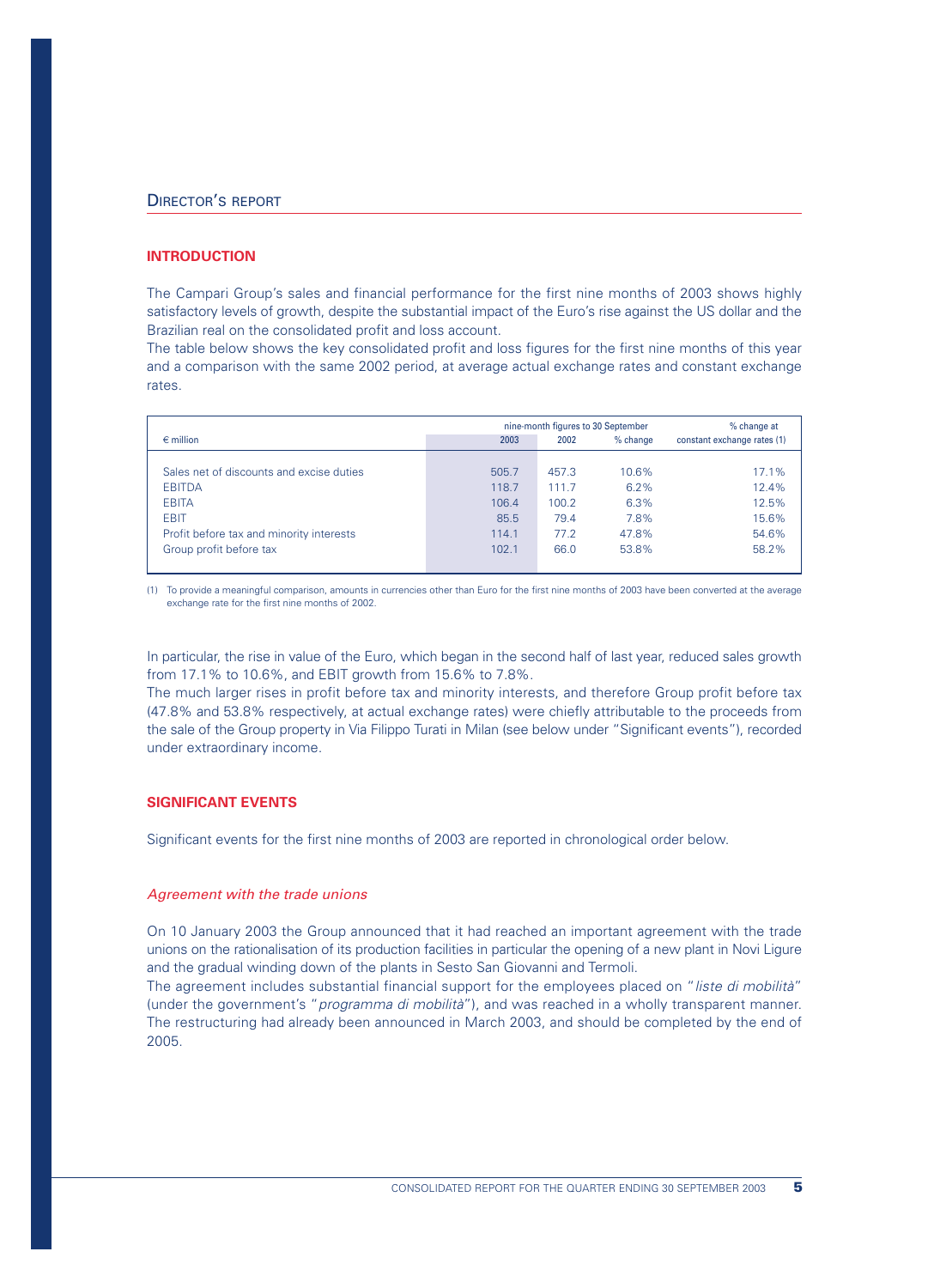### *Campari stock enters Midex*

On 30 January 2003, the Campari stock entered the Midex, the index for leading Italian mid-caps listed on the Italian stock market (MTA) run by Borsa Italiana S.p.A. Following this event, the Campari stock has also been traded on the after hours market (TAH).

#### *Joint venture on the Spanish market*

On 10 February 2003 the Campari Group announced the creation of Summa S.L., a joint venture with the Gonzalez Byass Group,the Spanish market leader in production and sales of sherry, brandy and other wines and spirits. The joint venture began operating in April 2003, and is aimed at boosting sales of both groups' product portfolios on the Spanish market. Campari owns 30% of the new company (Gonzales Byass: 70%), which projects sales of 1.8 million cases and turnover in excess of  $\epsilon$  65 million per year.

## *Campari Mixx launched in Germany and Austria*

In the first quarter of 2003 the Campari Group signed an agreement with Interbrew Deutschland (Interbrew Group) and Stock Austria (Eckes Group) relating to the distribution of Campari Mixx in Germany and Austria.

The German agreement is for four years, and the Austrian agreement for three.

## *US launch for SKYY Berry, SKYY Spiced and SKYY Vanilla*

In March 2003 SKYY Spirits, LLC launched three additions to the SKYY Vodka range: SKYY Berry, SKYY Spiced and SKYY Vanilla, to complement SKYY Citrus.

#### *Sella & Mosca stake increased to 100%*

In June 2003, the Campari Group acquired the remaining 22.38% of Sella & Mosca S.p.A. that it did not already own, via its subsidiary Zedda Piras S.p.A.. The acquisition cost was  $\in$  8.5 million.

#### *Merger of Francesco Cinzano & C.ia S.p.A.*

On 26 June 2003, Francesco Cinzano & C.ia. S.p.A. was merged into Campari-Crodo S.p.A. For the purposes of corporate income tax, the merger became effective from 1 January 2003 (pursuant to article 123 of presidential decree 917/86), while for legal purposes it took effect on 14 November 2003.

## *US\$ 300 million bond issue aimed at US institutional investors*

Following the success of the senior guaranteed note placement on the US market last year, and to take advantage of particularly favourable conditions on the debt markets (investor demand and interest rate levels), on 16 July 2003 the Parent Company Davide Campari-Milano S.p.A. completed a US\$ 300 million bond issue in a private placement aimed at US institutional investors.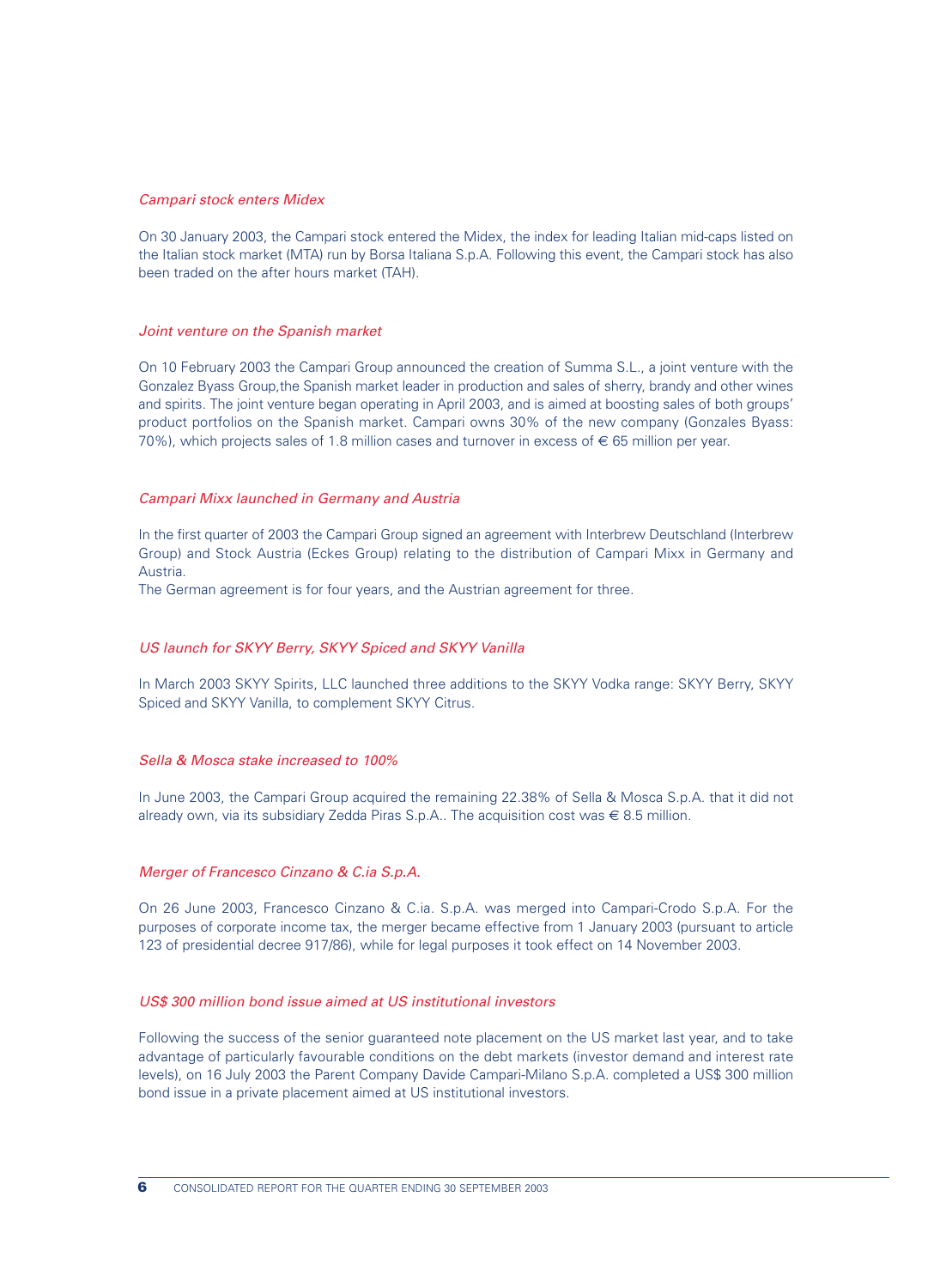The transaction was structured in two tranches of US\$ 100 million and US\$ 200 million, and the instruments are bullet bonds maturing in 12 years and 15 years, with a fixed coupon of 4.33% and 4.63% respectively.

As a result, the Group has secured financial resources with a longer maturity than the debt contracted last year – and at more advantageous terms – placing it in a strong position to fund future growth.

At the same time, the Group took out a cross currency swap in an attempt to eliminate currency risk, converting debt originally denominated in US dollars into Euros (at the rate of 1.1630), and exchanging a fixed rate for a variable one (euribor + a spread of around 60 basis points).

#### *Sale of the building in Via Filippo Turati, Milan*

On 18 July 2003 the Group announced that it had sold its building in Via Filippo Turati in Milan for € 47.4 million, to take advantage of the buoyant property market, and as part of the rationalisation of the Group's Italian sites.

The property was previously leased by the Parent Company under financial leasing agreements signed with Credemleasing S.p.A. The agreements were terminated on 29 July 2003, when the Group regained ownership of the building in return for a final payment of 12.7 million.

Also on 29 July 2003, a six-year lease was signed with the purchaser, Morgan Stanley Eurozone Office Fund, enabling the Group to maintain the Via Turati address as the registered office for both the Parent Company and some of its Italian subsidiaries for the time being.

The sale resulted in a capital gain of around  $\epsilon$  34 million before taxes, boosting the consolidated results.

#### *Agreement to acquire the Riccadonna brand*

On 31 July 2003 Campari-Crodo S.p.A. signed an agreement to acquire the Riccadonna brand from Bersano - Riccadonna S.p.A. for € 11.3 million.

Since 1995 the Group has managed the distribution of Riccadonna on the main export markets, particularly Australia and New Zealand, where Riccadonna leads the Asti segment. It will now extend distribution throughout the world, with the exception of Italy, where Bersano S.p.A. (now Bersano - Riccadonna S.p.A.) will retain the brand distribution rights under an agreement renewable annually.

The brand acquisition is scheduled for completion in early 2004, when the new production facilities at Novi Ligure will be operational: production of Riccadonna will mostly take place at the new site, including production destined for the Italian market, which should generate substantial industrial synergies.

2003 net sales of Riccadonna are projected at around  $\in$  13 million, of which exports should account for  $\in$ 7 million.

The product portfolio of Riccadonna (established 1921 in Canelli, near Asti) includes a number of important sparkling wine brands sold in Italy and overseas, such as Asti Riccadonna and President Reserve Riccadonna.

## *Production ends at Termoli*

As indicated in the Group's restructuring plan (and agreed with the trade unions), the Termoli plant ceased production in the last week of July.

Campari production previously carried out at Termoli has been transferred to Sesto San Giovanni, while production of Cynar, Biancosarti and Jägermeister is to be transferred to the new facility at Novi Ligure.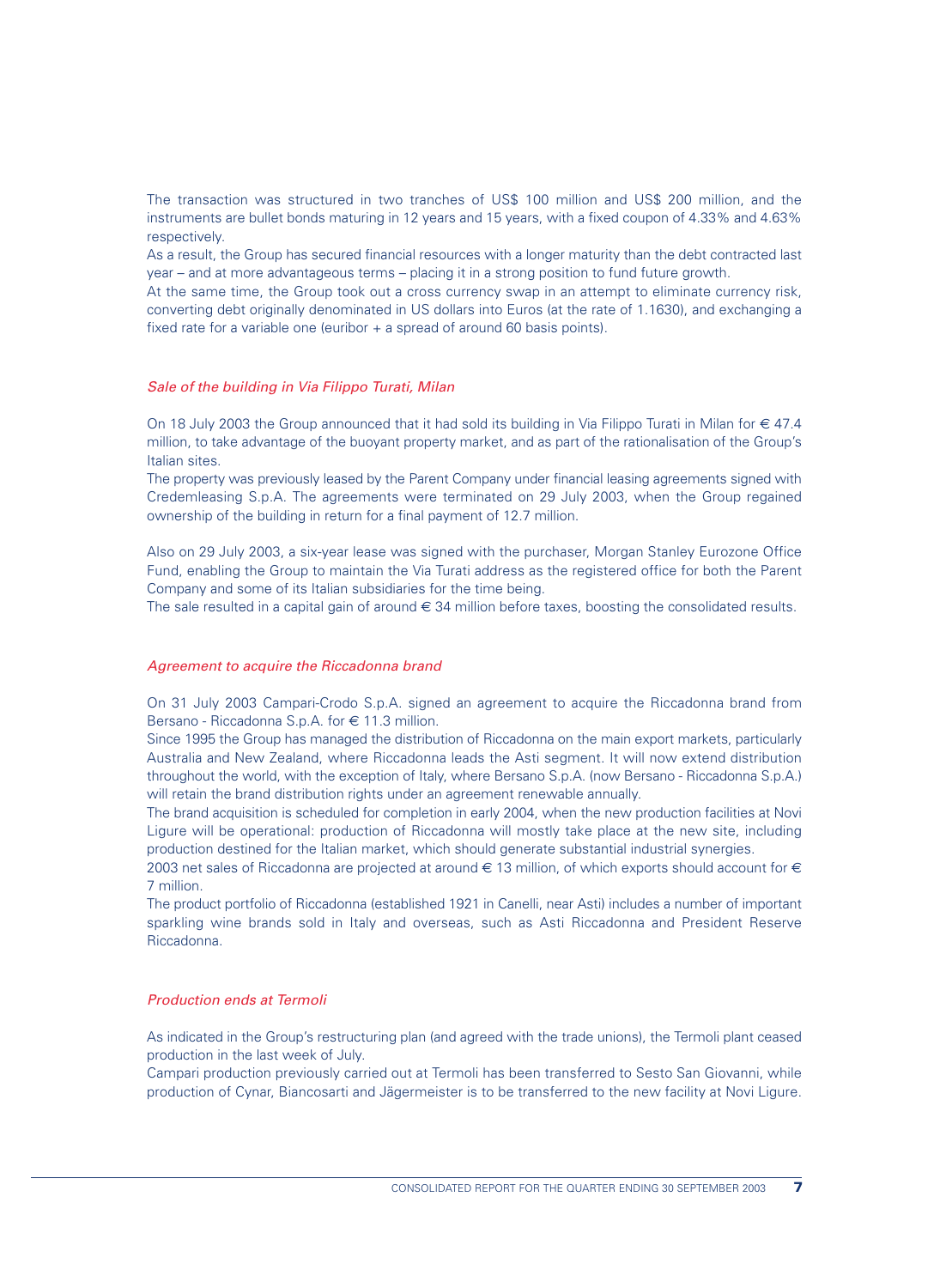#### *Start-up of operations at Novi Ligure*

The new production facilities at Novi Ligure opened on 4 August 2003. By 30 September 2003, the sparkling wine cellar, vermouth cellar and alcohol warehouse were all operational (as well as essential utilities). Production of vermouth extracts has now started, as has storage of must obtained from the 2003 harvest. Sparkling wine production has also begun.

#### **NINE-MONTH SALES PERFORMANCE**

All sales figures provided in this report are net of excise duties and discounts.

In the first nine months of 2003, the Campari Group posted consolidated net sales of € 505.7 million, a 10% increase on the same period of 2002 ( $\in$  457.3 million).

| Net sales performance                        | $\epsilon$ milion | % change versus<br>first nine months 2002 |
|----------------------------------------------|-------------------|-------------------------------------------|
|                                              |                   |                                           |
| - net sales: first nine months 2003          | 505.7             |                                           |
| - net sales: first nine months 2002          | 457.3             |                                           |
| Increase in net sales                        | 48.4              | 10.6%                                     |
| of which                                     |                   |                                           |
| external growth                              | 28.6              | 6.3%                                      |
| organic growth (before exchange rate effect) | 49.4              | 10.8%                                     |
| exchange rate effect                         | $-29.6$           | $-6.5%$                                   |
| Increase in net sales                        | 48.4              | 10.6%                                     |

As the table above shows, external growth (relating to nine-month sales of 1800 Tequila by Skyy Spirits, LLC) was € 28.6 million, contributing 6.3% of the 10.6% increase in sales. Please note that sales of 1800 Tequila will no longer be recorded under external growth from the fourth quarter of 2003, as the distribution agreement for this brand in the US began in October 2002.

Organic growth (at the average exchange rate for the first nine months of 2002), was 10.8%, in line with the figure for the first six months of the year (+10.7%). This excellent performance, driven by positive results from almost all of the Group's main brands, also benefited from the contribution of Campari Mixx, a ready-to-drink line launched in the second half of 2002.

However, negative exchange rate movements depressed net sales by 6.5%, although this was a slight improvement on the impact of exchange rates in the year to June (–8.1%). These figures are largely explained by a 16.5% drop in the average value of the US dollar against the Euro in the first nine months of 2003 versus the first nine months of 2002, and a 28.5% drop in the average value of the Brazilian real against the euro over the same period.

| Average exchange rate 1 January-30 September | 2003   | 2002   | $%$ change |
|----------------------------------------------|--------|--------|------------|
| $US$ \times 1 \in$                           | 1.111  | 0.928  | $-16.5%$   |
| $\epsilon$ x 1 US\$                          | 0.8997 | 1.0775 |            |
| BRL $x 1 \in$                                | 3.478  | 2.487  | $-28.5%$   |
| $\epsilon$ x 1 BRL                           | 0.2875 | 0.4021 |            |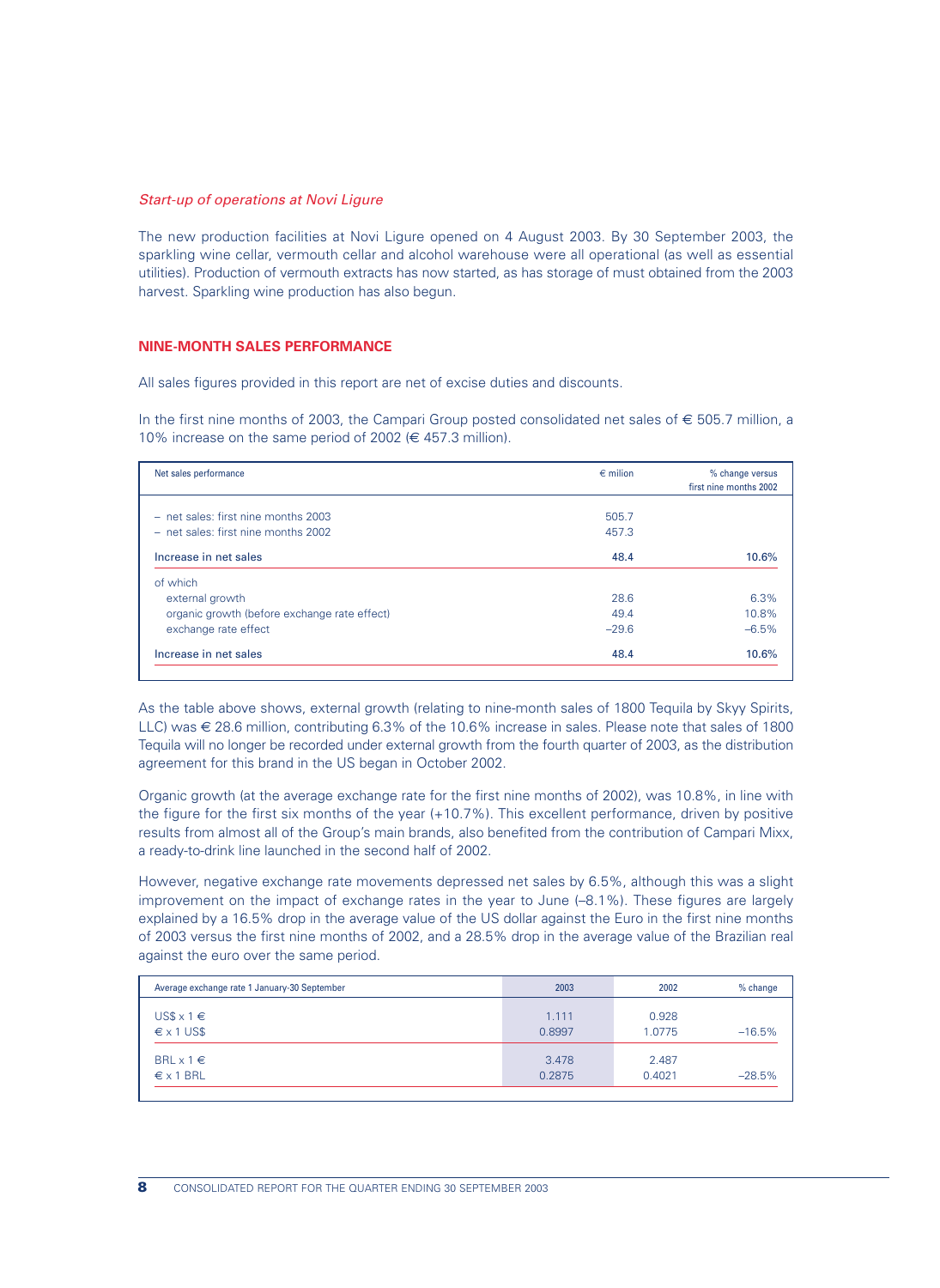Although the negative exchange rate movements had a significant impact, there was some improvement over the nine-month period compared to the first six months of the year: the average US\$ exchange rate was –16.5% versus –18.8%, while the average BRL rate was –28.5% versus –38.5%. This improvement is largely due to the fact that the decline in both currencies against the Euro did not begin until the second half of 2002 rather than to exchange rate movements in 2003.

The two tables below show sales by region. The first table gives a geographical breakdown of net sales, while the second identifies the contribution of each region, provides external and organic growth figures and shows the effect of exchange rate movements.

| Net sales by region |                    | first nine months 2003 |                    | first nine months 2002 | % change    |
|---------------------|--------------------|------------------------|--------------------|------------------------|-------------|
|                     | $\epsilon$ million | %                      | $\epsilon$ million | %                      | 2003 / 2002 |
|                     |                    |                        |                    |                        |             |
| Italy               | 249.9              | 49.4%                  | 228.6              | 50.0%                  | 9.3%        |
| Europe              | 98.1               | 19.4%                  | 87.2               | 19.1%                  | 12.5%       |
| Americas            | 146.2              | 28.9%                  | 128.5              | 28.1%                  | 13.7%       |
| Rest of the world   | 11.5               | 2.3%                   | 13.0               | 2.8%                   | $-11.2%$    |
|                     |                    |                        |                    |                        |             |
| Total               | 505.7              | 100.0%                 | 457.3              | 100.0%                 | 10.6%       |

| Breakdown of % change<br>in net sales by region | Total change in 9 months<br>sales in % | of which<br>external growth | of which<br>organic growth<br>before exchange<br>rate effect | of which<br>exchange<br>rate effect |
|-------------------------------------------------|----------------------------------------|-----------------------------|--------------------------------------------------------------|-------------------------------------|
| Italy                                           | 9.3%                                   | $0.0\%$                     | 9.3%                                                         | $0.0\%$                             |
| Europe                                          | 12.5%                                  | $0.0\%$                     | 12.9%                                                        | $-0.4%$                             |
| Americas                                        | 13.7%                                  | 22.3%                       | 13.2%                                                        | $-21.7%$                            |
| Rest of the world                               | $-11.2%$                               | $0.0\%$                     | $-0.7\%$                                                     | $-10.5%$                            |
| <b>Total</b>                                    | 10.6%                                  | 6.3%                        | 10.8%                                                        | $-6.5%$                             |

The first table shows that the contribution of each region was largely unchanged on the same period last year. Similar contributions to the overall 10.6% growth in net sales recorded in the first nine months of the year came from Italy, Europe and the Americas (despite the impact of negative exchange movements).

Net sales in Italy (49.4% of the total) for the nine months rose by 9.3% year-on-year, to  $\in$  249.9 million. Sales of spirits were particularly buoyant, especially Campari Mixx, as were soft drink sales, which, after two excellent months in May and June, enjoyed a booming third quarter thanks to the hot weather. Growth in wine sales was more modest, despite a good performance from Cinzano sparkling wines, which traditionally do very well in the fourth quarter of the year.

Italian sales growth would have been even better (+10.7%) without the drop in income under "Other sales", attributable to the non-core activity of bottling for third parties at the Sulmona plant.

European sales (19.4% of the total) advanced 12.5% compared to the first nine months of 2002, thanks to:

- in the spirits business, the launch of Campari Mixx in Germany and Austria in March 2003
- in the wines business, buoyant sales of Cinzano vermouth, which benefited from a new distribution agreement for the important Russian market
- the first signs of a trend reversal on the German market, following a general upturn in consumption, but mostly thanks to the reorganisation of operations over the last year there beginning to bear fruit.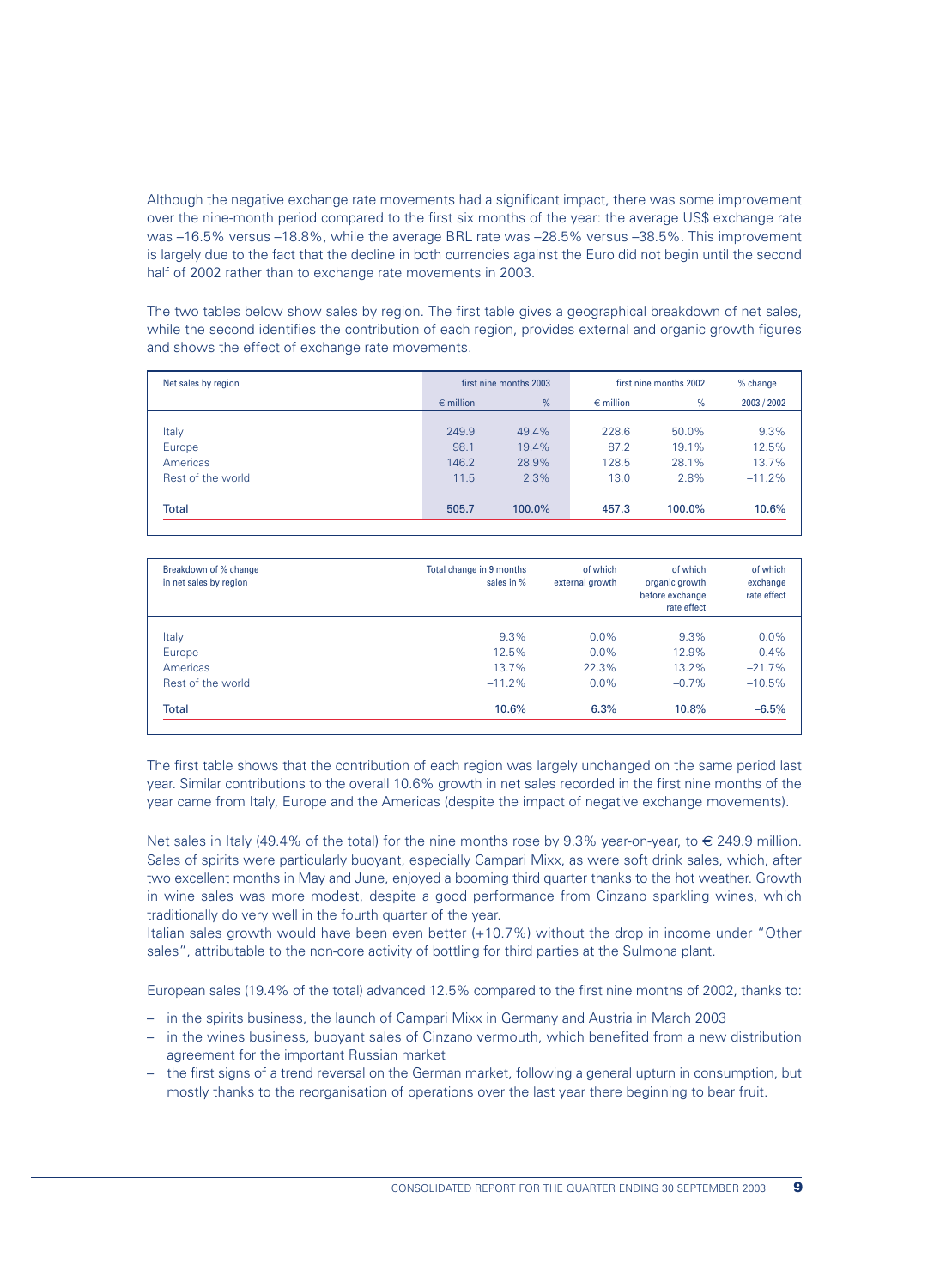In the Americas (28.9% of the total), net sales rose by 13.7% versus the first nine months of 2002, to  $\in$ 146.2 million. As expected, this result was due to a combination of factors:

- organic growth of 13.2%, stripping out the negative exchange rate effect;
- sales of 1800 Tequila, for which the Group acquired distribution rights in October 2002,generating external growth of 22.3%;
- the decline of the US dollar and Brazilian real against the Euro eroding the region's net sales figure by 21.7%

The two tables below provide further details of the net sales data from the Americas. In particular, net sales in the US grew by 29.5%, thanks to the excellent results achieved by Skyy Spirits, LLC and despite the negative impact of the US dollar's decline against the Euro (–19.3%).

In Brazil, the 28.5% decline in the Brazilian real reduced the net sales figure by the same amount, as the sales performance of Campari do Brasil Ltda. (stripping out exchange rate effects) was flat compared with the first nine months of 2002. The measures introduced recently by the Brazilian government to combat high inflation, including an increase in interest rates. led to a slowdown in orders over the third quarter, although some of the ground lost could be made up in the last quarter of the year.

In the other countries making up the Americas region, sales growth was 26.0%, despite the substantial impact of negative exchange rate movements.

| Breakdown of net sales in the Americas |                    | first nine months 2003 |                    | first nine months 2002 | % change    |
|----------------------------------------|--------------------|------------------------|--------------------|------------------------|-------------|
|                                        | $\epsilon$ million | $\%$                   | $\epsilon$ million | %                      | 2003 / 2002 |
|                                        |                    |                        |                    |                        |             |
| US                                     | 116.2              | 79.5%                  | 89.7               | 69.8%                  | 29.5%       |
| <b>Brazil</b>                          | 24.8               | 17.0%                  | 34.8               | 27.0%                  | $-28.5%$    |
| Other countries                        | 5.1                | 3.5%                   | 4.1                | 3.2%                   | 26.0%       |
| Total                                  | 146.2              | 100.0%                 | 128.5              | 100.0%                 | 13.7%       |

| Breakdown of % change in<br>net sales in the Americas | Total % change<br>first nine months 2003 | of which<br>external growth | of which<br>organic growth<br>before exchange<br>rate effect | di cui<br>exchange<br>rate effect |
|-------------------------------------------------------|------------------------------------------|-----------------------------|--------------------------------------------------------------|-----------------------------------|
| US                                                    | 29.5%                                    | 31.9%                       | 16.9%                                                        | $-19.3%$                          |
| <b>Brazil</b>                                         | $-28.5%$                                 | $0.0\%$                     | $0.0\%$                                                      | $-28.5%$                          |
| Other countries                                       | 26.0%                                    | $0.0\%$                     | 42.9%                                                        | $-16.9%$                          |
| Total                                                 | 13.7%                                    | 22.3%                       | 13.2%                                                        | $-21.7%$                          |

Net sales for the rest of the world, which account for 2.3% of total Group sales, declined by 11.2% versus the first nine months of 2002, mainly due to negative exchange rate movements (–10.7%). In the two biggest markets, Japan and Australia, the former was hard hit by the local distributor's destocking policy, while the latter continued to benefit from a positive sales trend.

The two tables below show net sales performance by business area and provide a total growth figure for each, which is broken down into external growth and organic growth. The tables also show the effect of exchange rate movements.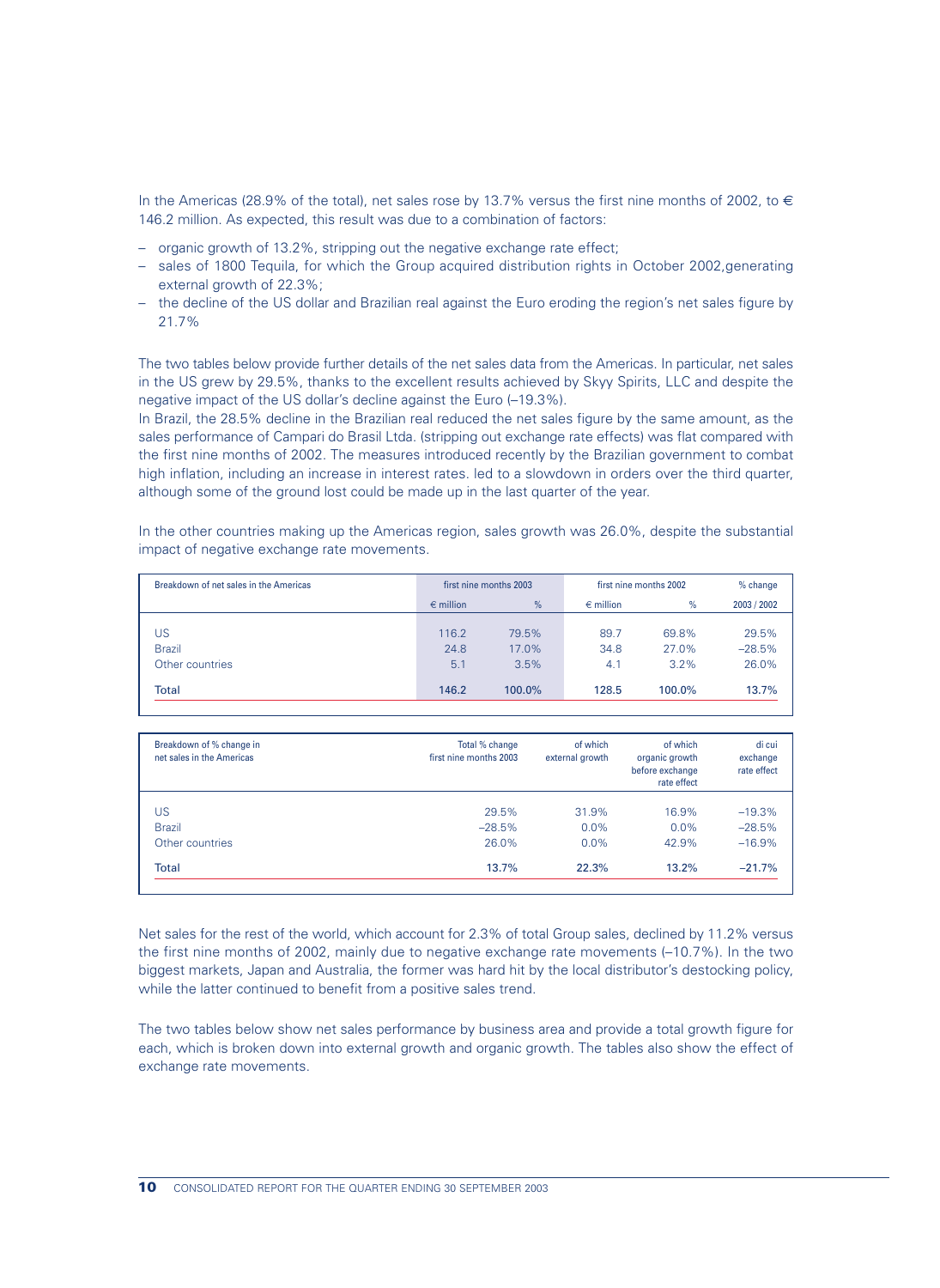| Net sales by segment |                    | first nine months 2003 |                    | first nine months 2002 | % change    |
|----------------------|--------------------|------------------------|--------------------|------------------------|-------------|
|                      | $\epsilon$ million | %                      | $\epsilon$ million | %                      | 2003 / 2002 |
|                      |                    |                        |                    |                        |             |
| <b>Spirits</b>       | 323.5              | 64.0%                  | 288.4              | 63.1%                  | 12.1%       |
| <b>Wines</b>         | 58.8               | 11.6%                  | 57.1               | 12.5%                  | 2.9%        |
| Soft drinks          | 118.0              | 23.3%                  | 103.7              | 22.7%                  | 13.8%       |
| Other sales          | 5.4                | 1.1%                   | 8.0                | 1.8%                   | $-32.3%$    |
| Total                | 505.7              | 100.0%                 | 457.3              | 100.0%                 | 10.6%       |

| Breakdown of % change<br>in net sales by segment | Total % change<br>first nine months 2003 | of which<br>external growth | of which<br>organic growth<br>before exchange<br>rate effect | of which<br>exchange<br>rate |
|--------------------------------------------------|------------------------------------------|-----------------------------|--------------------------------------------------------------|------------------------------|
| <b>Spirits</b>                                   | 12.1%                                    | 9.9%                        | $11.7\%$                                                     | $-9.4%$                      |
| <b>Wines</b>                                     | 2.9%                                     | $0.0\%$                     | 6.0%                                                         | $-3.2%$                      |
| Soft drinks                                      | 13.8%                                    | $0.0\%$                     | 13.8%                                                        | 0.0%                         |
| Other sales                                      | $-32.3%$                                 | $0.0\%$                     | $-25.2%$                                                     | $-7.1%$                      |
| <b>Total</b>                                     | 10.6%                                    | 6.3%                        | 10.8%                                                        | $-6.5%$                      |

All of the Group's business segments – spirits, wines and soft drinks – achieved good sales growth in the first nine months of the year, although performances varied.

Only business recorded under "Other sales" performed badly, declining by 32.3% year-on-year. Stripping out the contribution of this non-core segment, the Group's net sales growth would have been 11.4% instead of 10.6%.

## *Spirits*

Spirits posted sales of  $\in$  323.5 million in the first nine months of 2003, a 12.1% increase on the  $\in$  288.4 million figure for same period of 2002.

This result benefited from external growth of 9.9%, but negative exchange rate movements reduced overall growth by 9.4%. Stripping out the exchange rate effect, spirits delivered organic growth of 11.7%. The performance of the main spirits' brands is described below.

Net sales of Campari, before exchange rate effects, were slightly higher than in the first nine months of 2002 (+0.3%). Negative exchange rate movements (4.6%), mainly attributable to the fall of the Brazilian real against the Euro, reduced overall sales which went down 4.3%.

In Brazil, Campari continued to perform well: despite an economic climate unfavourable to medium-high end spirits, the brand gained market share following a promotional campaign, with sales rising by 7.7%. On the Italian market, net sales of Campari for the first nine months were up 3.6% year-on-year, with a slight slowdown in the third quarter compared with the first half.

In Germany, the Campari sales turnaround that took place in the first quarter of the year continued, with the brand achieving modest year-on-year growth over the nine months.

Sales of SKYY Vodka (including the "flavours" range) made a major contribution to the spirits business in the first nine months of the year, recording sales growth (before exchange rate effects) of 25.3%.

The concentration of sales of this brand in the US (90% of the total), combined with the significant depreciation of the US dollar, eroded sales by 20.1%, hitting the overall performance of SKYY Vodka and putting growth in euro terms at just 5.2%.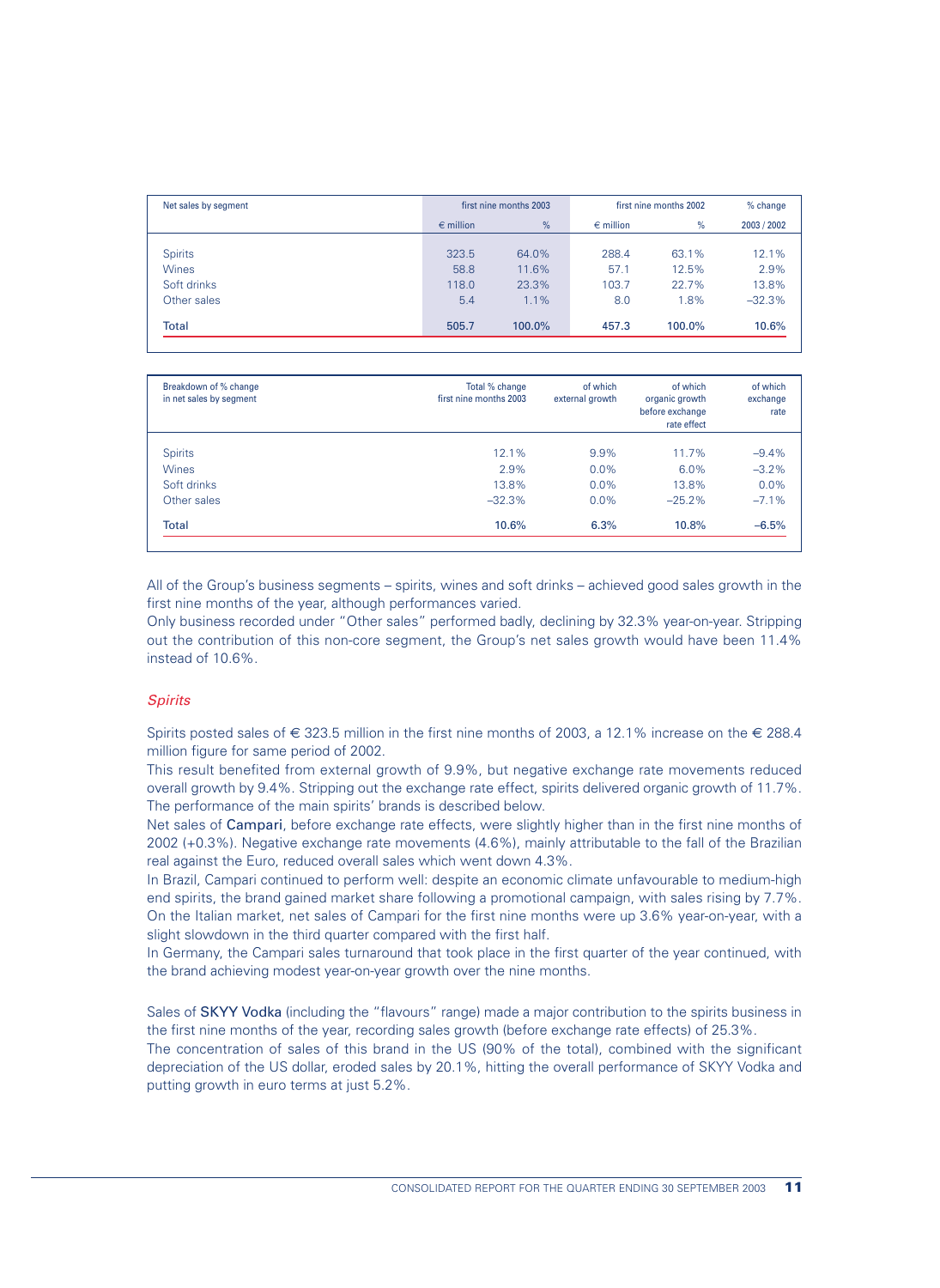Also noteworthy was the launch on the US market in March 2003 of three additions to the SKYY Vodka range – SKYY Berry, SKYY Spiced and SKYY Vanilla – to complement the existing citrus flavour. Since the launch, the flavoured vodka range has come to represent 17% of total SKYY brand sales. Although in absolute terms the results remain relatively modest, sales of SKYY Vodka outside the US rose by 34.6% over the period, since the number of countries where the brand is distributed is constantly increasing, and SKYY Vodka is becoming more established in countries offering excellent prospects, such as Canada.

Sales of CampariSoda*,* which are almost entirely recorded in Italy, rose by 4.8% compared to the first nine months of 2002.

After the launch in Italy and Switzerland of Campari Mixx in the second half of last year, two important distribution agreements were signed on the German and Austrian markets, as part of the Group's plan to increase distribution to selected destinations. In addition, Campari Mixx Orange, a new line extension with a sweeter flavour and lower alcohol content, which should have more widespread appeal, was launched in Italy in May 2003,.

Nine-month sales of Campari Mixx were slightly below target in Italy, as the brand's performance only met expectations during the summer months.

The market for ready-to-drink products in Italy is still in its early stages, and so far appears to be more sensitive to seasonal factors than in countries such as the US or UK, where the market is more established.

In the first nine months of 2003 the Brazilian brands put in a mixed sales performance: Dreher *aguardiente* did well, but sales of "admix" whiskies suffered as a result of the ongoing economic crisis, due to their relatively high prices.

Dreher sales rose by 5.3% in local currency terms, despite the difficult economic conditions, thanks to the effectiveness of a high profile promotional campaign, which was stepped up over the year.

However, sales of the Old Eight and Drury's admix whisky brands declined by 22.2% at constant exchange rates (although traditionally they do best in the last quarter of the year), strong confirmation that Brazilian consumers remain highly sensitive to the economic cycle as regards premium products.

Sales of Ouzo 12 advanced 9.0% year-on-year (10.3% at constant exchange rates), thanks to a good performance on both key markets: Greece and Germany.

Cynar sales slid 4.0% compared to the first nine months of last year, showing a slight recovery on the important Italian market.

Sales of Mirto di Sardegna and other Zedda Piras products, which are only marketed in Italy, grew by 2.4%, thanks to promotion of the brand in mainland Italy.

As for third-party brands distributed by the Group, Jägermeister sales edged up by 1.6% (2.0% at constant exchange rates), while overall net sales of Scotch whiskies were up 7.8% at constant exchange rates, or down 9.6% at actual exchange rates as a result of the Euro's appreciation, which also affected results on the US and Brazilian markets.

## *Wines*

Wines posted sales of € 58.8 million in the first nine months of 2003, a 2.9% increase versus the same period of 2002. Stripping out exchange rate effects (–3.2%), this figure rises to 6.0%.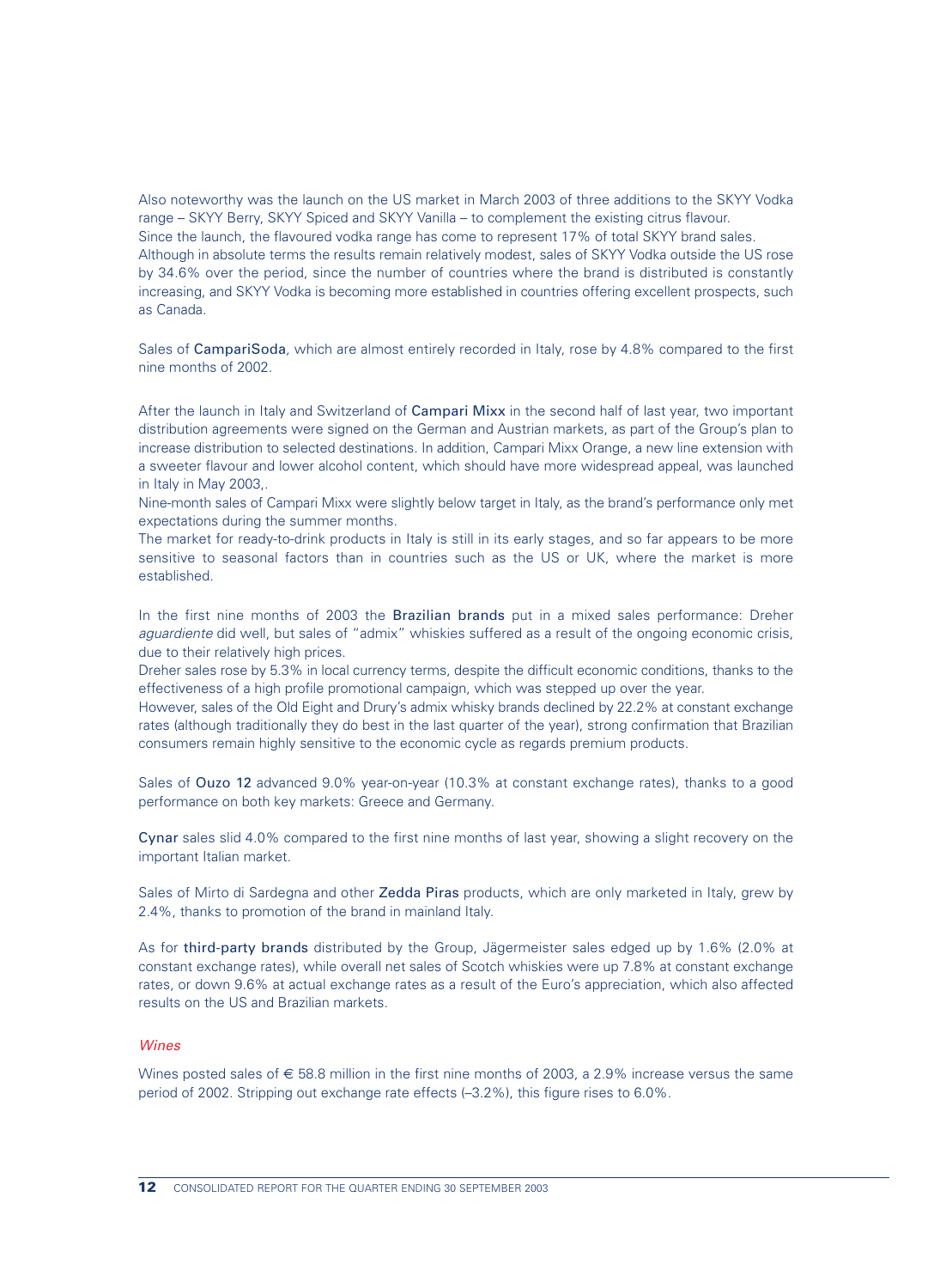Net sales of Cinzano vermouth rose by 7.2% at constant exchange rates, or 2.1% taking into account the negative exchange rate effect (–5.1%).

This highly satisfactory performance was largely attributable to the major expansion in distribution in eastern Europe, particularly in Russia.

Cinzano sparkling wines also performed well, with a net sales increase of 6.7%; this figure was only marginally affected by negative foreign exchange rate movements  $(-1.0\%)$ .

As for the two main markets for these products, Italy and Germany, sales in the former were consistently good over the nine months, while nine-month sales in the latter dipped slightly versus last year, solely as a result of a slowdown in the third quarter.

Nine-month net sales of **Sella & Mosca** wines slipped by 1.4% (1.2% at constant exchange rates), wholly because of limited product availability, especially of white wines, due to the poor 2002 harvest. However, a bumper harvest in 2003 would enable the ground lost this year, which is not expected to be significant, to be made up in 2004.

In Brazil, sales of Liebfraumilch dropped by 5.2% at constant exchange rates.

Sales of Riccadonna sparkling wines, which are mostly sold in Australia, were flat versus the first nine months of 2002 at constant exchange rates, but were down 12.4% at actual rates.

#### *Soft drinks*

Soft drinks sales, which are mostly recorded in Italy, came in at € 118.0 million in the first nine months of 2003, a 13.8% increase on the same period of the previous year.

As indicated in the section on sales by region, the soft drinks segment benefited from the particularly hot weather throughout the May-September period, when temperatures remained well above seasonal averages.

In particular, sales of Lemonsoda, Oransoda and Pelmosoda rose by 17.8%, mineral water sales advanced by 9.1%, while sales of Lipton Ice Tea (a third-party brand distributed in Italy) climbed by 27.4%. Crodino is still the Group's main soft drinks brand, however, and although – as a non-alcoholic aperitif – it is less affected by climatic conditions, sales of this product remained satisfactory, rising by 5.5% versus the first nine months of 2003.

At the beginning of 2003, the Group stopped selling Granini fruit juices under an agreement with the brand's owner.

## *Other sales*

"Other sales" includes revenues from non-core activities such as co-packing and sales to third parties of raw materials and semi-finished products, mainly in Brazil and Italy.

In the first nine months of 2003, "Other sales" totalled  $\epsilon$  5.4 million, 32.3% lower than in the equivalent 2002 period ( $\in$  8.0 million).

This substantial reduction was mainly attributable to a drop in production for third parties in Italy, and – to a lesser degree – to the negative impact of exchange rate movements on "Other sales" in Brazil, which at constant exchange rates were actually higher than in the first nine months of 2002.

## **THIRD-QUARTER SALES PERFORMANCE**

The Group's consolidated net sales for the third quarter of 2003 totalled  $\epsilon$  173.0 million, a 14.7% increase on the corresponding 2002 quarter.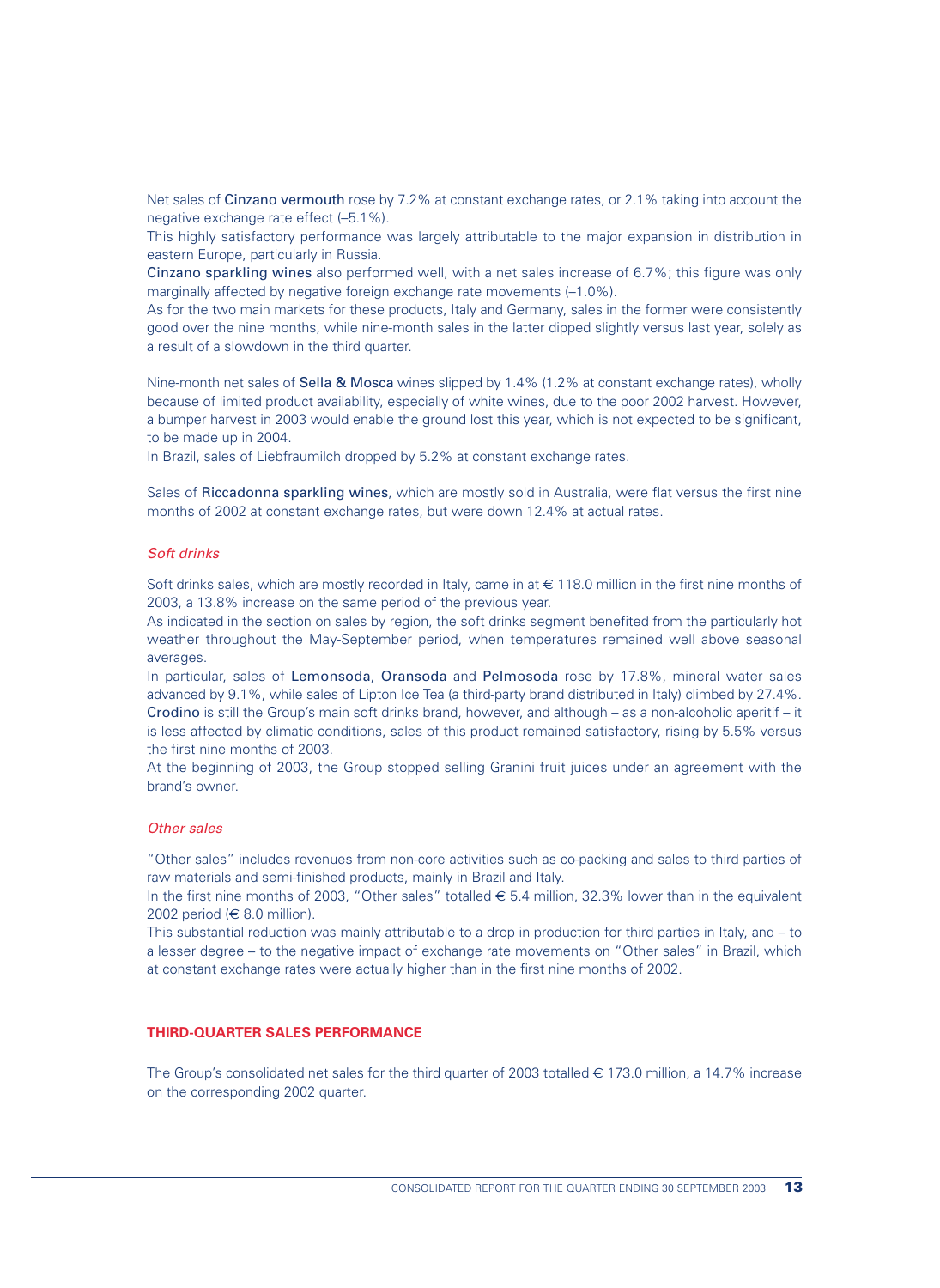| Net sales breakdown                        | $\epsilon$ million | % change                  |
|--------------------------------------------|--------------------|---------------------------|
|                                            |                    | versus third quarter 2002 |
|                                            |                    |                           |
| - net sales: third quarter 2003            | 173.0              |                           |
| - net sales: third quarter 2002            | 150.8              |                           |
| Increase in $\in$ million                  | 22.2               | 14.7%                     |
| of which:                                  |                    |                           |
| external growth                            | 10.4               | 6.9%                      |
| organic growth before exchange rate effect | 16.5               | 10.9%                     |
| exchange rate effect                       | $-4.7$             | $-3.1%$                   |
| Increase in $\epsilon$ million             | 22.2               | 14.7%                     |

The table above provides a comparison of the Group's third-quarter sales performance with the same period of 2002, together with details of the three factors influencing growth. Of particular note in this year's performance is the double-digit contribution of organic growth (before exchange rate effects), which accounted for 10.9% of the overall increase in sales, and the 6.9% contribution of external growth. In addition, the negative impact of exchange rate movements improved over the quarter, to –3.1%, compared to –6.5% for the first nine months of 2003. As mentioned earlier, the improvement was largely due to a favourable comparison with average exchange rates for 2002, rather than exchange rate movements in 2003. The table below breaks down the Group's third-quarter sales performance by business area.

| Net sales by segment |                    | third quarter 2003 |                    | third quarter 2002 | % change    |
|----------------------|--------------------|--------------------|--------------------|--------------------|-------------|
|                      | $\epsilon$ million | %                  | $\epsilon$ million | %                  | 2003 / 2002 |
|                      |                    |                    |                    |                    |             |
| <b>Spirits</b>       | 105.7              | 61.1%              | 93.2               | 61.8%              | 13.4%       |
| <b>Wines</b>         | 22.4               | 12.9%              | 23.1               | 15.3%              | $-3.1%$     |
| Soft drinks          | 42.6               | 24.6%              | 32.3               | 21.4%              | 31.8%       |
| Other sales          | 2.4                | 1.4%               | 2.2                | 1.5%               | 8.0%        |
| <b>Total</b>         | 173.0              | 100.0%             | 150.8              | 100.0%             | 14.7%       |
|                      |                    |                    |                    |                    |             |

Key third-quarter figures:

- spirits sales were up 13.4%, thanks to the contribution of 1800 Tequila (recorded under external growth);
- soft drinks did extremely well, advancing 31.8%, thanks to the hot summer;
- wines sales slipped in comparative terms (–3.1%), as this business performed particularly well in the third quarter of 2002.

## CONSOLIDATED FINANCIAL STATEMENTS

## **PREPARATION CRITERIA**

This consolidated third-quarter report for the quarter ending 30 September 2003 has been drawn up in accordance with article 82, paragraph 1, of Consob resolution 11971 of 14 May 1999.

The accounting principles and valuation criteria are the same as those used for the full-year financial statements for the year ending 31 December 2002 and the half-year report for the period to 30 June 2003.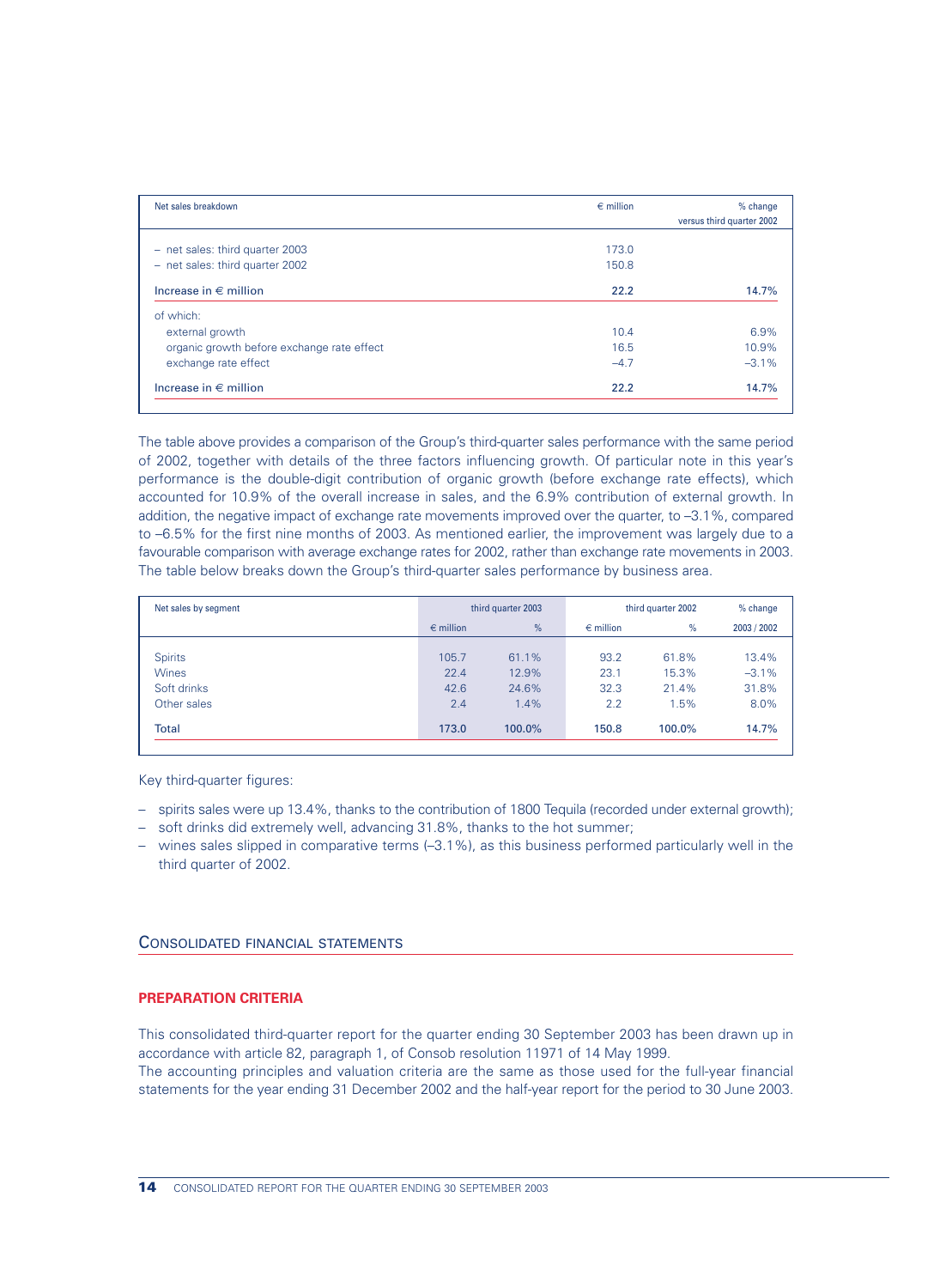For ease of comparison, the figures have been restated and are itemised in the same way as those contained in the annual and half-year reports.

No changes in the basis of consolidation have occurred since 31 December 2002 or 30 June 2003.

## **CONSOLIDATED PROFIT AND LOSS ACCOUNT FOR THE PERIOD 1 JANUARY-30 SEPTEMBER 2003**

The table below shows the consolidated profit and loss account for the first nine months of 2003, reclassified in accordance with internationally accepted accounting principles.

The figures for 2003 (in  $\epsilon$  million) are shown in comparison with those for the same period of 2002.

Each item is also expressed as a percentage of net sales, together with the percentage change on the previous period.

| Reclassified profit and loss account                                                                   | first nine months 2003     |                               | first nine months 2002     |                               | %                              |
|--------------------------------------------------------------------------------------------------------|----------------------------|-------------------------------|----------------------------|-------------------------------|--------------------------------|
|                                                                                                        | $\epsilon$ million         | %                             | $\epsilon$ million         | %                             | change                         |
| <b>Net sales</b><br>Cost of materials<br>Production expenses                                           | 505.7<br>(180.3)<br>(30.9) | 100.0%<br>$-35.7%$<br>$-6.1%$ | 457.3<br>(155.3)<br>(34.4) | 100.0%<br>$-33.9%$<br>$-7.5%$ | 10.6%<br>16.2%<br>$-10.4%$     |
| Total cost of goods sold                                                                               | (211.2)                    | $-41.8%$                      | (189.7)                    | $-41.5%$                      | 11.3%                          |
| <b>Gross margin</b>                                                                                    | 294.5                      | 58.2%                         | 267.6                      | 58.5%                         | 10.0%                          |
| Advertising and promotion<br>Sales and distribution expenses                                           | (102.1)<br>(56.0)          | $-20.2%$<br>$-11.1%$          | (87.1)<br>(52.5)           | $-19.1%$<br>$-11.5%$          | 17.1%<br>6.7%                  |
| <b>Trading profit</b>                                                                                  | 136.4                      | 27.0%                         | 128.0                      | 28.0%                         | 6.6%                           |
| General and administrative expenses<br>Other operating income<br>Goodwill and trademark amortisation   | (33.9)<br>5.1<br>(20.9)    | $-6.7%$<br>1.0%<br>$-4.1%$    | (31.1)<br>4.1<br>(20.8)    | $-6.8%$<br>0.9%<br>$-4.5%$    | 8.9%<br>25.2%<br>0.6%          |
| Operating income = EBIT before non-recurring costs                                                     | 86.7                       | 17.2%                         | 80.2                       | 17.5%                         | 8.2%                           |
| Non-recurring costs                                                                                    | (1.2)                      | $-0.2%$                       | (0.8)                      | $-0.2%$                       | 53.4%                          |
| <b>EBIT</b>                                                                                            | 85.5                       | 16.9%                         | 79.4                       | 17.4%                         | 7.8%                           |
| Net financial income (charges)<br>Exchange rate gains (losses)<br>Other non-operating income (charges) | (7.0)<br>1.9<br>33.7       | $-1.4%$<br>0.4%<br>6.6%       | (4.5)<br>9.1<br>(6.8)      | $-1.0%$<br>2.0%<br>$-1.5%$    | 53.9%<br>$-78.8%$<br>$-593.4%$ |
| Profit before tax and minority interests                                                               | 114.1                      | 22.6%                         | 77.2                       | 16.9%                         | 47.8%                          |
| Minority interests                                                                                     | (12.0)                     | $-2.4%$                       | (11.2)                     | $-2.4%$                       | 10.7%                          |
| Group profit before tax                                                                                | 102.1                      | 20.2%                         | 66.0                       | 14.5%                         | 53.8%                          |
| Depreciation of tangible fixed assets<br>Amortisation of intangible fixed assets                       | (10.2)<br>(23.0)           | $-2.0%$<br>$-4.5%$            | (9.5)<br>(22.8)            | $-2.1%$<br>$-5.0%$            | 6.9%<br>0.7%                   |
| Total depreciation and amortisation                                                                    | (33.1)                     | $-6.6%$                       | (32.3)                     | $-7.1%$                       | 2.5%                           |
| <b>EBITDA</b> before non-recurring costs<br><b>EBITDA</b>                                              | 119.9<br>118.7             | 23.7%<br>23.5%                | 112.5<br>111.7             | 24.6%<br>24.4%                | 6.6%<br>6.2%                   |
| <b>EBITA</b> before non-recurring costs<br><b>EBITA</b>                                                | 107.7<br>106.4             | 21.3%<br>21.0%                | 101.0<br>100.2             | 22.1%<br>21.9%                | 6.7%<br>6.3%                   |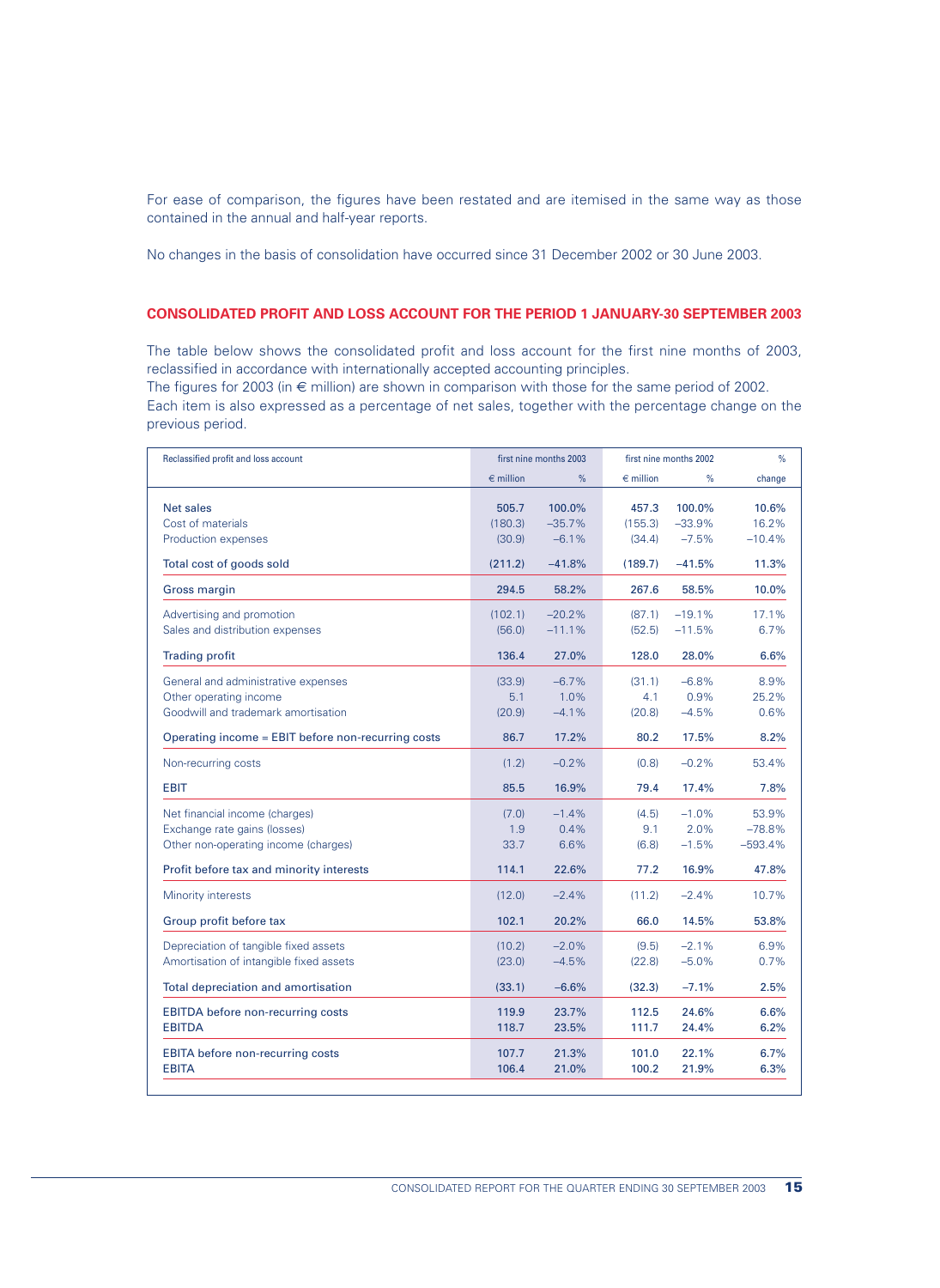Costs are shown on the consolidated profit and loss account by category. Please note that centralised costs including research and development, quality assurance and engineering costs, which were previously recorded under production expenses ( $\in$  1.9 million in the first nine months of 2002), have been recorded under general and administrative expenses ( $\in$  2.0 million in the first nine months of 2003) since the beginning of 2003.

The Group's operating performance in the first nine months of 2003 showed an improvement on the same period of last year.

In particular, EBIT rose by 7.8%, from  $\in$  79.4 million to  $\in$  85.5 million.

As stated earlier, the EBIT growth rate rises to 15.6% at constant exchange rates, since the decline in the US dollar and Brazilian real had a negative impact of 7.8% on the result.

As net sales have already been covered in detail above, the comments below will deal with the most significant cost items and non-operating income and charges.

In the first nine months of 2003, the total cost of goods sold edged up slightly as a percentage of net sales, from 41.5% to 41.8%. This increase was the result of two opposing trends: the cost of materials rose (and also increased by 1.8 percentage points as a proportion of sales), while production costs fell (and declined by 1.4 points as a percentage of sales).

These trends are mainly explained by:

- the inclusion of sales of 1800 Tequila; as this is distributed under licence, the cost of materials (that is, the cost of purchasing product from the brand owner) is much higher as a percentage of sales than that of the Group's own brands, although production costs are zero;
- the sales mix: soft drinks, which have higher materials costs, increased as a proportion of the total;
- the restatement of certain costs that were previously recorded under production expenses ( $\in$  1.9 million in the first nine months of 2002), and are now booked as general and administrative expenses;
- the reining-in of industrial facility costs at Italian plants.

Advertising and promotional costs increased as a proportion of sales, from 19.1% in the first nine months of 2002, to 20.2%. This was entirely due to the advertising and promotional campaign to launch Campari Mixx.

However, the rise in advertising and promotional costs as a percentage of net sales compared with the same period of last year slowed to 1.1 percentage points for the nine months, compared with a year-onyear rise of 2 points at the end of June. This was largely due to the fact that most of the costs of the Campari Mixx launch were incurred in the first half of the year, both in Germany (where the drink was launched in March) and in Italy (where investment was brought forward).

Sales and distribution expenses fell slightly as a proportion of sales, from 11.5% in the first nine months of 2002 to 11.1% in the same period of 2003.

This decrease was achieved thanks to a reduction in fixed costs (such as sales network and marketing costs) as a proportion of sales and slower growth in variable costs (such as transport and commissions) compared to the rate of sales growth, mainly as a result of increased productivity on the Italian market.

The Group's trading profit rose by 6.6% versus the first nine months of 2002, to  $\epsilon$  136.4 million. At constant exchange rates, that is, stripping out the decline of the US dollar and Brazilian real, which have a negative impact on sales and a positive effect on costs, the year-on-year increase would have been 12.9%.

General and administrative expenses jumped 8.9%, but remained broadly unchanged as a proportion of net sales, at 6.7% compared with 6.8% in the same period of last year.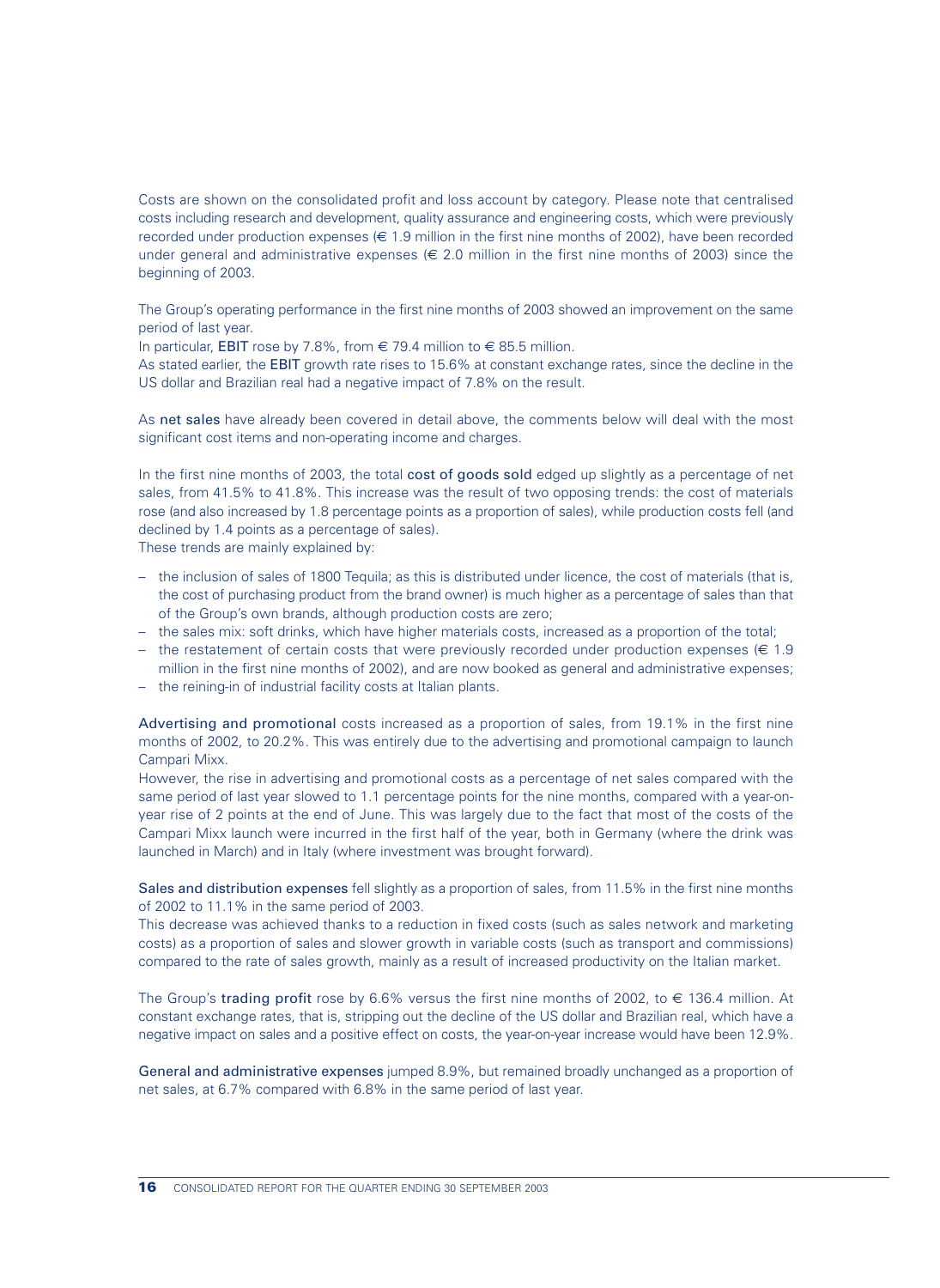However, note that for 2003 only, these expenses include costs of  $\epsilon$  2.0 million which last year were recorded as production expenses. Excluding this item, general and administrative expenses were up only 2.6%, and stood at 6.3% as a proportion of sales.

Other operating income for the period totalled  $\in 5.1$  million, up from  $\in 4.1$  million in the first nine months of 2002. This item includes royalties received from third parties for the use of Group's brands, and the 2003 figure also encompasses other operating income of  $\epsilon$  1.5 million.

The royalties figure for the first nine months of 2003 dropped to  $\in$  3.6 million from  $\in$  4.1 million in the corresponding 2002 period, mainly due to the US dollar's depreciation against the Euro.

In both periods, this item mainly consists of royalties paid by SABMiller to Skyy Spirits, LLC relating to SKYY Blue, the ready-to-drink line launched last year and produced and distributed by SABMiller in the US.

Goodwill and trademark amortisation charges were broadly in line with the first nine months of 2002 at € 20.9 million. These two items are listed separately on the restated profit and loss account.

EBIT before non-recurring costs totalled  $\in$  86.7 million, an 8.2% increase on the same period last year, while EBIT was 7.8% ahead of the first nine months of 2002 (see above).

Non-recurring costs for the first nine months came to  $\in$  1.2 million, up from  $\in$  0.8 million in the equivalent 2002 period. In 2003, this item included non-recurring legal fees and personnel costs—although the latter did not relate to the restructuring programme under way.

In respect of the restructuring programme, a provision of € 10.0 million was made during the 2002 financial year, of which € 2.1 million had been used as of 30 September 2003.

Total depreciation and amortisation charges rose by 2.5%. More specifically, amortisation of intangible fixed assets was largely unchanged ( $\in$  23.0 million), while depreciation of tangible fixed assets rose by 6.9%, from  $\in$  9.5 million for the first nine months of 2002 to  $\in$  10.2 million this time.

As a result of the overall level of depreciation and amortisation charges remaining largely steady, both EBITDA and EBITA displayed slightly lower growth than EBIT.

In particular,

EBITDA grew 6.2% versus the first nine months of 2002 (or +12.4% at constant exchange rates) to  $\in$ 118.7 million. The corresponding rise in EBITA was 6.3% (+12.5% at constant exchange rates), to € 106.4 million.

Profit before tax and minority interests was  $\in$  114.1 million, up 47.8% versus the first nine months of 2002 (€ 77.2 million), boosted by a capital gain of € 33.7 million on the sale of the property in Milan's Via Turati in July 2003.

The three items that appear on the profit and loss account between EBIT and pre-tax profit are described below.

Net financial charges for the period totalled  $\in 7.0$  million, up from  $\in 4.5$  million in the same period of last year. The increase is chiefly attributable to the fact that, unlike in the first nine months of 2002, when variable interest rates applied to most Group debt, this year a significant portion of the debt is subject to fixed (and therefore, higher) interest rates, thereby contributing to an increase in this item.

The move from variable to fixed interest rates coincided with a restructuring of debt via two private placements on the US market, which were completed successfully in July 2002 and July 2003, with the aim of financing future development projects. To take advantage of low interest rates, the Group took out an interest rate swap during the quarter, moving a large proportion of the debt onto a variable rate.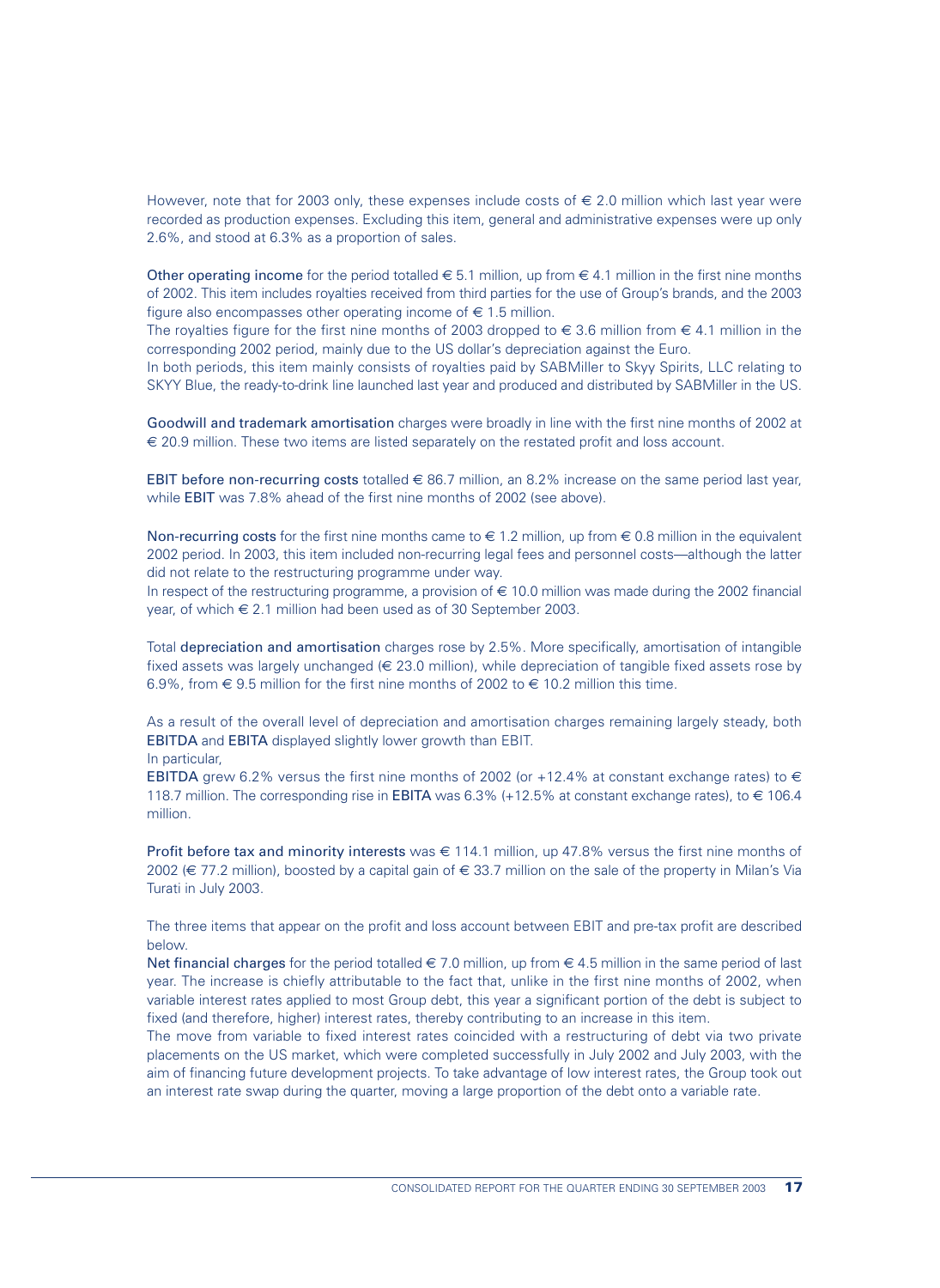Exchange rate movements in the first nine months of 2003 produced a net gain of  $\in$  1.9 million: the result of a loss of  $\epsilon$  0.5 million and a gain of  $\epsilon$  2.4 million relating to the closure of foreign currency positions relating to the US dollar-denominated bond issue that took place in July 2002. Exchange rate gains for the first nine months of 2002 stood at  $\in$  9.1 million.

Non-operating charges and income for the first nine months of 2003 came to  $\epsilon$  33.7 million, largely attributable to the capital gain from the sale of the building in Milan's Via Turati booked in the third quarter. For the first nine months of 2002, a net charge of  $\epsilon$  6.8 million was recorded, largely due to the combination of a  $\in$  10.0 million provision and a  $\in$  3.3 million capital gain deriving from the sale of property.

Group net profit before tax for the first nine months of 2003 was  $\in$  102.1 million, a 53.8% increase on the same period last year. Minority interests totalled  $\epsilon$  12.0 million, up 10.7% versus the first nine months of 2002. This increase related to the rise in profits at Skyy Spirits, LLC, which was the only company included in the Group's basis of consolidation during the period where a significant minority of the shares (41.1%) were held by third parties.

In 2002, minority interests also included € 0.7 million relating to the profits made by Sella & Mosca S.p.A., in which third parties held 22.38% of the capital. However, in June 2003 the Group bought out these minority shareholders, and now owns 100% of Sella & Mosca S.p.A.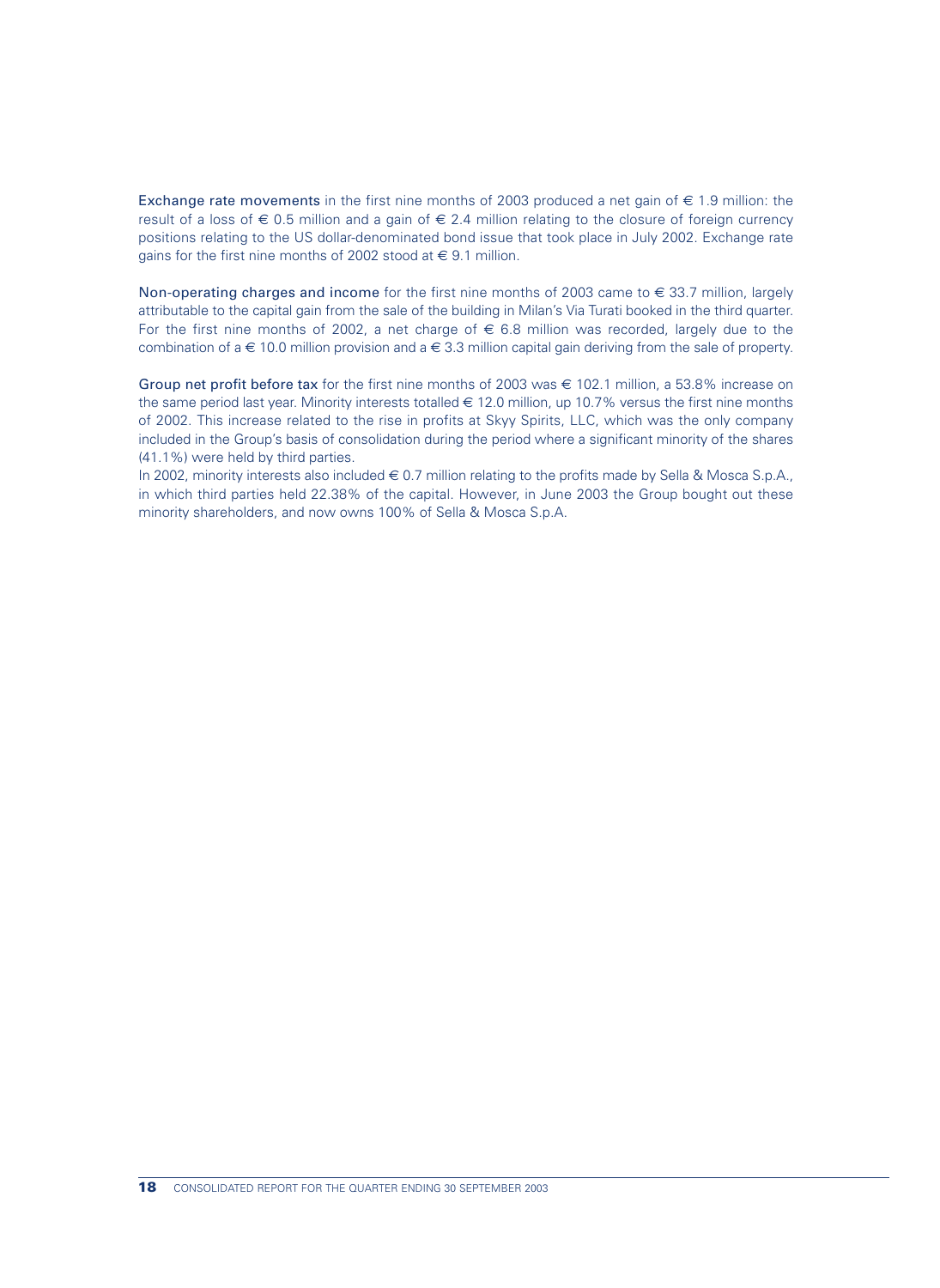## **THIRD-QUARTER CONSOLIDATED PROFIT AND LOSS ACCOUNT**

The table below shows the consolidated profit and loss account for the third quarter of 2003, reclassified in accordance with internationally accepted accounting principles. Figures for the same period of 2002 are provided for the purposes of comparison.

| Reclassified profit and loss account                      | third quarter 2003 |                | third quarter 2002 |                | %             |
|-----------------------------------------------------------|--------------------|----------------|--------------------|----------------|---------------|
|                                                           | $\epsilon$ million | %              | $\epsilon$ million | %              | change        |
|                                                           |                    |                |                    |                |               |
| <b>Net sales</b>                                          | 173.0              | 100.0%         | 150.8              | 100.0%         | 14.7%         |
| Cost of materials                                         | (66.4)             | $-38.4%$       | (52.4)             | $-34.7%$       | 26.8%         |
| Production expenses                                       | (10.1)             | $-5.9%$        | (11.1)             | $-7.3%$        | $-8.5%$       |
| Total cost of goods sold                                  | (76.5)             | $-44.2%$       | (63.5)             | $-42.1%$       | 20.7%         |
| Gross margin                                              | 96.5               | 55.8%          | 87.3               | 57.9%          | 10.4%         |
| Advertising and promotion                                 | (32.9)             | $-19.0%$       | (29.5)             | $-19.6%$       | 11.3%         |
| Sales and distribution expenses                           | (18.6)             | $-10.8%$       | (16.0)             | $-10.6%$       | 16.4%         |
| <b>Trading profit</b>                                     | 45.0               | 26.0%          | 41.8               | 27.8%          | 7.4%          |
| General and administrative expenses                       | (10.3)             | $-6.0%$        | (9.1)              | $-6.1%$        | 13.5%         |
| Other operating income                                    | 1.6                | 0.9%           | 0.1                | 0.1%           | n.s.          |
| Goodwill and trademark amortisation                       | (7.0)              | $-4.0%$        | (6.9)              | $-4.6%$        | 0.7%          |
| Operating income = EBIT before non-recurring costs        | 29.3               | 16.9%          | 25.9               | 17.2%          | 13.0%         |
| Non-recurring costs                                       | (0.7)              | $-0.4%$        | (0.2)              | $-0.2%$        | 189.8%        |
| <b>EBIT</b>                                               | 28.6               | 16.5%          | 25.7               | 17.0%          | 11.4%         |
| Net financial income (charges)                            | (2.0)              | $-1.2%$        | (2.3)              | $-1.5%$        | $-12.4%$      |
| Exchange rate gains (losses)                              | 2.5                | 1.4%           | 1.7                | 1.1%           | 42.9%         |
| Other non-operating income (charges)                      | 33.6               | 19.4%          | (0.1)              | $-0.1%$        | n.s.          |
| Profit before tax and minority interests                  | 62.7               | 36.2%          | 25.0               | 16.6%          | 150.9%        |
| Minority interests                                        | (4.1)              | $-2.4%$        | (3.5)              | $-2.3%$        | 17.5%         |
| Group profit before tax                                   | 58.6               | 33.8%          | 21.5               | 14.2%          | 172.7%        |
| Depreciation of tangible fixed assets                     | (3.4)              | $-2.0%$        | (3.0)              | $-2.0%$        | 12.3%         |
| Amortisation of intangible fixed assets                   | (7.8)              | $-4.5%$        | (7.7)              | $-5.1%$        | 1.3%          |
| Total depreciation and amortisation                       | (11.2)             | $-6.5%$        | (10.7)             | $-7.1%$        | 4.4%          |
| <b>EBITDA</b> before non-recurring costs<br><b>EBITDA</b> | 40.5<br>39.8       | 23.4%<br>23.0% | 36.6<br>36.4       | 24.3%<br>24.1% | 10.5%<br>9.3% |
| <b>EBITA</b> before non-recurring costs<br><b>EBITA</b>   | 36.3<br>35.6       | 21.0%<br>20.6% | 32.9<br>32.6       | 21.8%<br>21.6% | 10.4%<br>9.0% |

EBIT (operating income) was  $\epsilon$  28.6 million for the third quarter, up 11.4% on the same period last year. Group profitability reflects the strong sales figures achieved over the quarter, with results broadly in line with the performance for the first nine months: EBIT was 16.5% of net sales in the third quarter, compared to 16.9% for the first nine months of the year.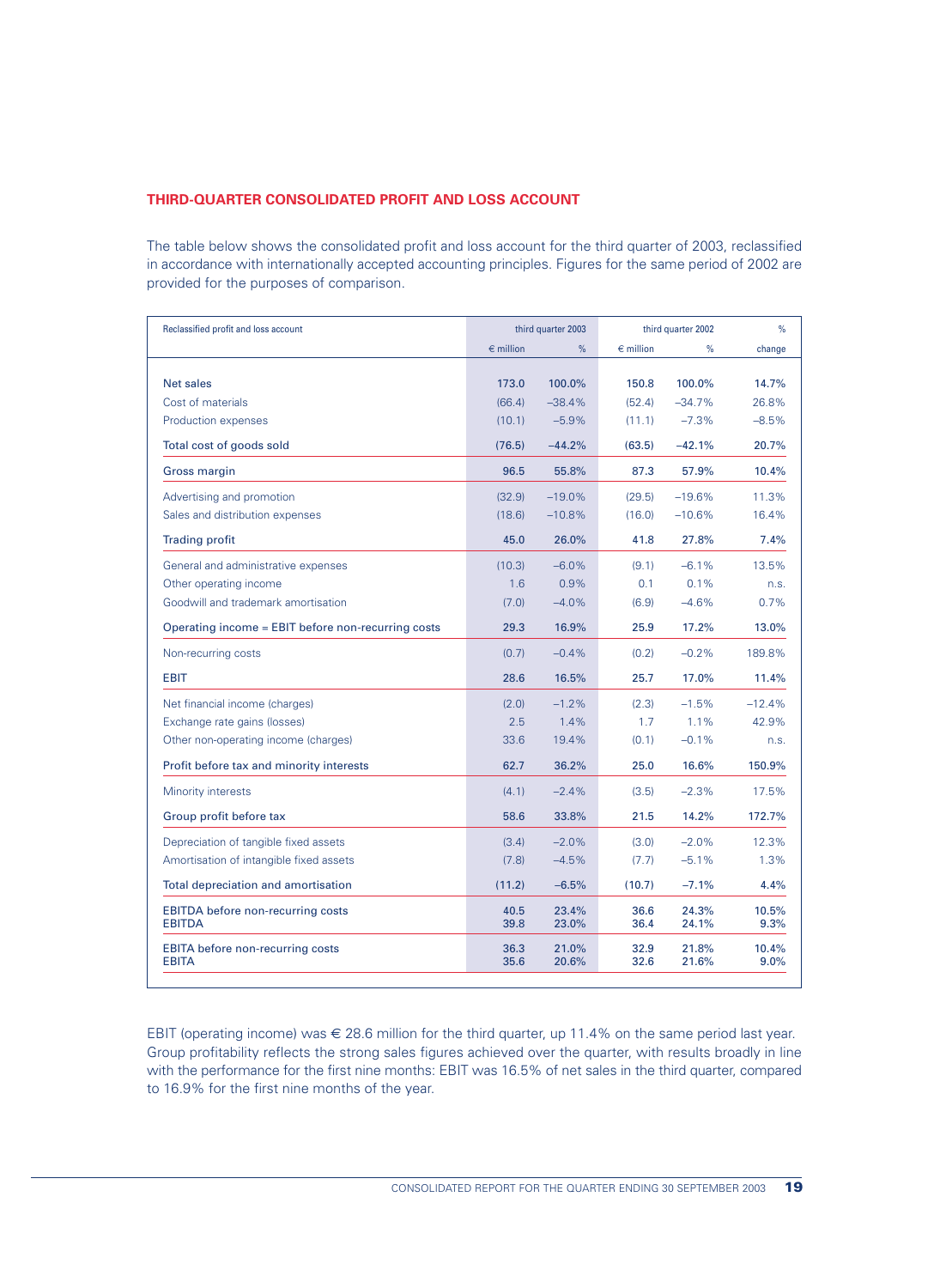Further to comments made in the above section on the profit and loss account for the first nine months of the year, note that:

- the cost of materials for the third quarter of this year increased as a percentage of net sales compared to both the same quarter of 2002 and the first nine months of 2003. This was due to the sales mix in the quarter, when less profitable products such as 1800 Tequila and soft drinks sold particularly well;
- advertising and promotional costs decreased as a proportion of net sales from 19.6% in the third quarter of 2002, when the figures included the advertising costs of the Campari Mixx launch, to 19.0% this time.

Profit before tax and minority interests was  $\epsilon$  62.7 million, while Group profit before tax was  $\epsilon$  58.6 million: year-on-year growth rates are not meaningful (over 150% and 170% respectively), because of the € 33.7 million capital gain (on the sale of the Via Turati building) booked in the third quarter of 2003.

## **NET FINANCIAL POSITION**

As of 30 September 2003 the Group had net debt of € 161.3 million, an improvement on the 30 June 2003 figure (€ 232.9 million). The Group's financial position comprises the following items:

| 30 September 2003 | 30 June 2003 | 31 December 2002 |  |
|-------------------|--------------|------------------|--|
|                   |              |                  |  |
| 255.4             | 55.6         | 103.5            |  |
| 3.3               | 1.9          | 4.2              |  |
| (8.0)             | (120.3)      | (120.2)          |  |
|                   | (2.1)        | (2.0)            |  |
| (2.1)             | (2.9)        | (3.3)            |  |
| 248.6             | (67.8)       | (17.8)           |  |
| (4.4)             | (4.4)        | (4.9)            |  |
|                   | (10.3)       | (11.4)           |  |
| (403.9)           | (148.8)      | (163.1)          |  |
| (1.6)             | (1.6)        | (1.6)            |  |
| (409.9)           | (165.1)      | (181.0)          |  |
| (161.3)           | (232.9)      | (198.8)          |  |
|                   |              |                  |  |

The financial position shown in the three periods does not include own shares held by the Parent Company, recorded under fixed financial assets at the purchase cost of  $\in$  31 million.

The improvement in the overall net financial position compared to end-June 2003 was driven by cash flow from operations, which was boosted by the positive market trend and the seasonal drop in working capital. The sale of the Via Turati building, the headquarters of the Parent Company and some of the Italian subsidiaries, also improved the Group's cash position, which easily covered investments for the first nine months of the year.

The private placement launched by the parent company on the US market in July 2003 (see "Significant events" section above) increased medium and long-term debt, thereby bringing down short-term bank debt and increasing the Group's cash resources.

We should point out that the inclusion of Sella & Mosca S.p.A. subsidiaries Qingdao Sella & Mosca Winery Co. Ltd. and Société Civile Immobiliaire du Domaine de la Margue in the basis of consolidation would have added  $\epsilon$  1.1 million to the Group's debt figure.